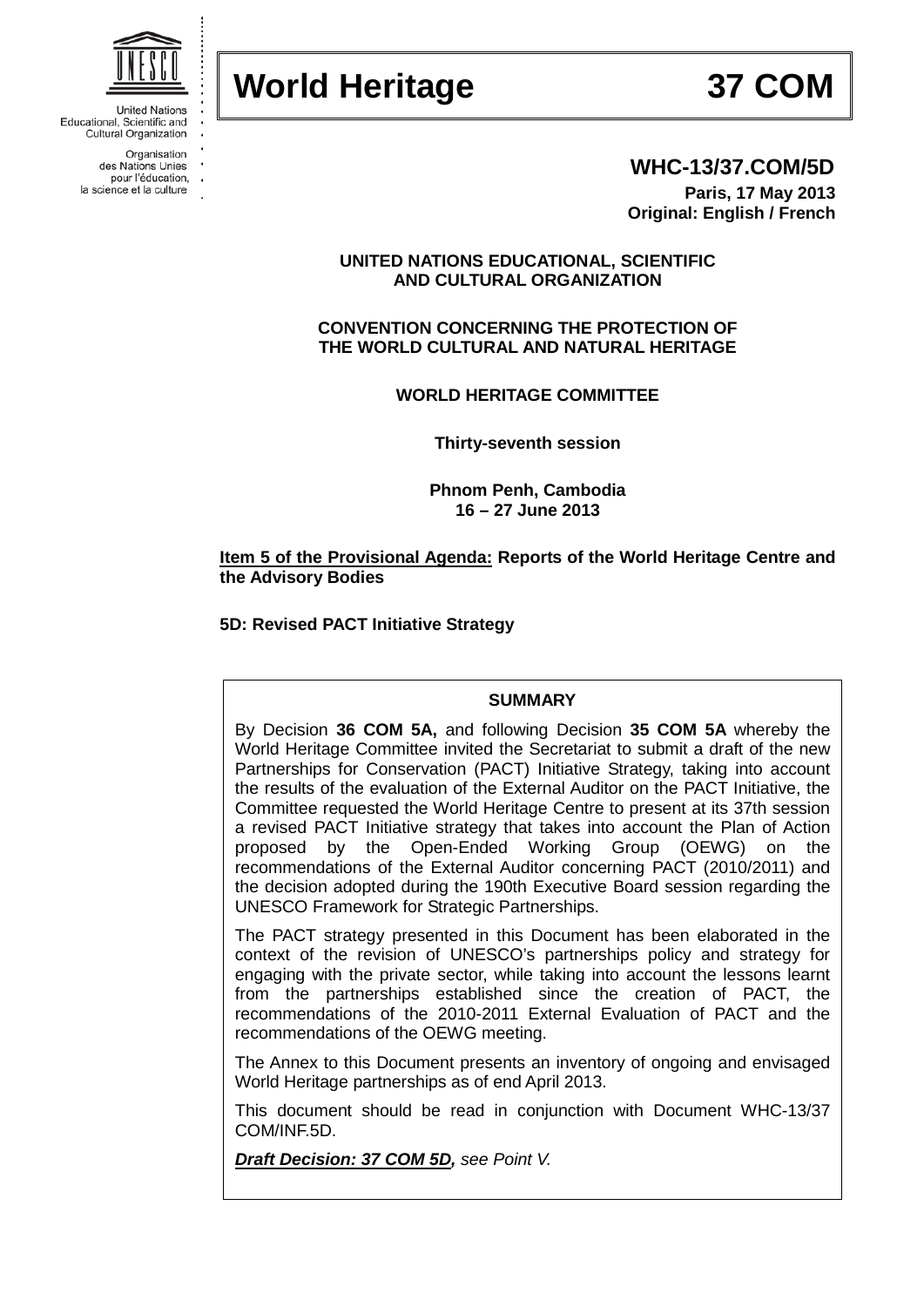# **I. BACKGROUND**

- 1. The World Heritage Centre launched the Partnerships for Conservation (PACT) Initiative in 2002 to develop sustainable partnerships whose purpose, beyond financial issues, is the development of a dialogue, an exchange, and an interaction between all stakeholders interested in World Heritage conservation.
- 2. The 26th session of the World Heritage Committee (Budapest, 2002) welcomed the development of a World Heritage Partnerships Initiative as a means to achieve, on an experimental basis, a new systematic approach to partnerships (Decision **26 COM 17.3**). The 7th Extraordinary session of the Committee (UNESCO, 2004) requested, among other, the Director of the World Heritage Centre to present for adoption at the 29th session a regulatory framework for PACT (Decision **7 EXT.COM 12**). At the 29th session (Durban, 2005) the document WHC-05/29.COM/13 presented a progress report on PACT including a regulatory framework which the Committee adopted (Decision **29 COM 13**). Document WHC-07/31.COM/15, submitted to the 31st session of the Committee (Christchurch, 2007), presented an internal evaluation of PACT and was followed by Decision **31 COM 15** expressing the satisfaction of the Committee with the results obtained and encouraging the Centre to continue the activities in the framework of PACT. It also requested the Centre to submit to the 32nd session of the Committee a document of reflection on the strategic orientations for partnerships. Document WHC-08/32.COM/INF.5D (Quebec City, 2008) presented a proposal for new strategic orientation for partnerships at the 32nd session of the Committee, however, there was no discussion related to this document. Following Resolution **17 GA 9,** adopted by the 17th session of the General Assembly (UNESCO, 2009), the 34th session of the Committee (Brasilia, 2010) adopted the Terms of Reference for the evaluation of PACT (Decision **34 COM 9A)** and requested to be regularly informed about the envisaged and present partnerships, including the procedures and conditions of the agreements. Decision **35 COM 5A** requested the Centre to submit a draft of the new PACT Initiative Strategy, taking into account the results of the evaluation of the External Auditor on the PACT initiative.
- 3. PACT was the subject of two evaluation exercises, both conducted by UNESCO's External Auditor. The first evaluation, part of the World Heritage Centre audit, took place in 2009, and the second evaluation, a result of Resolution **17 GA 9** of the General Assembly (2009), took place between December 2010 and March 2011 and reviewed 33 of the 59 partnerships carried out from 1994 to 2010.
- 4. Resolution **18 GA 8** of the General Assembly (2011) invited UNESCO and the World Heritage Centre to implement the recommendations of the External Auditor concerning PACT, and notably to harmonize PACT with UNESCO's development of partnership strategies in order:
	- a) To improve the traceability of funds and the concordance of partnerships with the goals and objectives of the *Convention*,
	- b) To ensure the transfer of funds to the World Heritage Fund in accordance with article 15 of the *Convention*,
	- c) To provide the General Assembly at its 19th session in 2013 with a report for approval of the work undertaken.
- 5. Decision **36 COM 5A.2** requested the World Heritage Centre to present at its 37th session a revised PACT strategy that takes into account: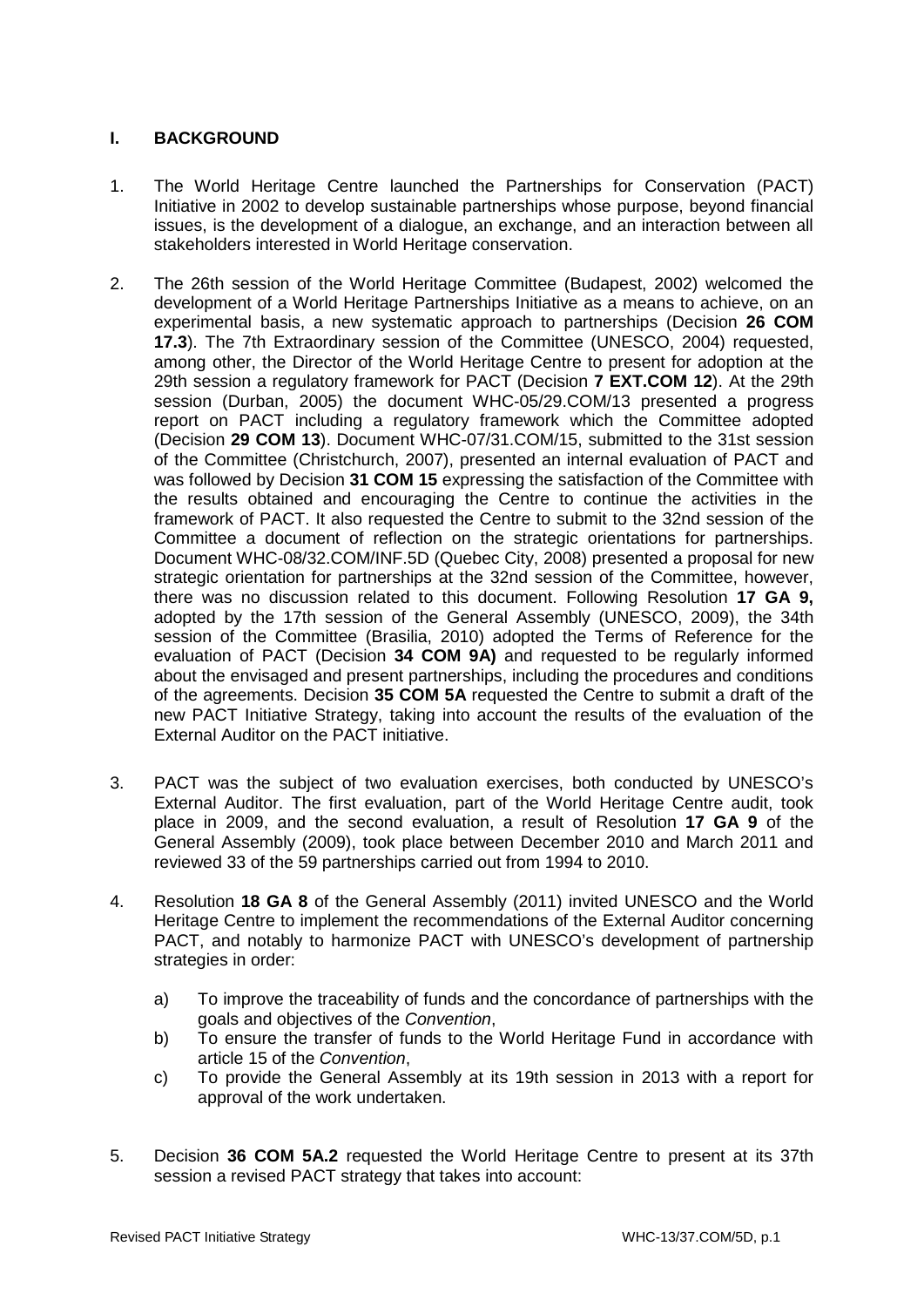- a) The Plan of Action proposed by the Open-Ended Working Group on the recommendations of the external Auditor concerning PACT,
- b) The decision adopted during the 190th Executive Board session regarding the Organization's Framework for Strategic Partnerships,
- c) The debates of the 36th session of the Committee.

The Open-Ended Working Group met on 1 February 2013 and focused on the recommendations of the external auditors on the PACT Initiative. This meeting resulted in the elaboration of an implementation plan based on Working Document WHC-11/18.GA/8 (ref: WHC-13/37 COM INF.5D).

# **II. CURRENT STATUS OF PARTNERSHIPS FRAMEWORK AT UNESCO LEVEL**

- 6. UNESCO works with the private sector within the common framework of the "United Nations Global Compact" while the partnerships are embedded within its core priorities and programmes. Within this overall framework, UNESCO has been continuously developing and formulating a full set of policies for enhancing its working relationships with the private sector to create innovative partnerships which contribute to sustainable development, world peace and security.
- 7. At the 187th session of the Executive Board (October 2011), Member States requested that Document 187 EX/6 Part XII and Annex "Strategy for engagement with the private sector" be reviewed concurrently with the finalization of the Policy Framework for Partnership document (187 EX/17 Part IV) and further improved in view of taking into account their suggestions. Notably this should concern criteria for selection, monitoring and evaluation of partnerships with the private sector and clear articulation of sunset clauses, including by giving effect to the related recommendations of the Independent External Evaluation (IEE) follow up (Strategic Direction Five - developing partnership strategy) and drawing on the report 'Approaches to Building and managing Partnerships: Contributing to a UNESCO partnership strategy" (30 November 2011). The Internal Oversight Service of UNESCO (IOS), upon request from the Senior Management and as a direct follow-up to the External Independent Evaluation, had commissioned The Partnering Initiative, a consultant company, to conduct a review of the Partnership Policy Framework of the Organization through benchmarking with other UN agencies and taking into consideration the specificities of UNESCO. The outcome of the review is available in the above mentioned report.
- 8. Following decision of the Executive Board 187 EX/Decision 17/IV, the draft strategy on private partnerships was developed under the overall umbrella policy framework of partnerships and submitted to the 190th session of the Executive Board for its endorsement.
- 9. The 190th session of the Executive Board broadly endorsed the umbrella statement of the "Policy Framework for Strategic Partnership: a comprehensive partnership strategy" (190 EX/21 Part II) and the accompanying "separate strategies for engagement with individual categories of partners" (190 EX/INF.7). The Executive Board also requested UNESCO to include in the strategy three additional categories of partner, namely the Goodwill Ambassadors, the UNEVOC network and the category 2 institutes and centres.
- 10. The Secretariat was requested to elaborate specific targets and expected results which take into account the specificities of each category of partner.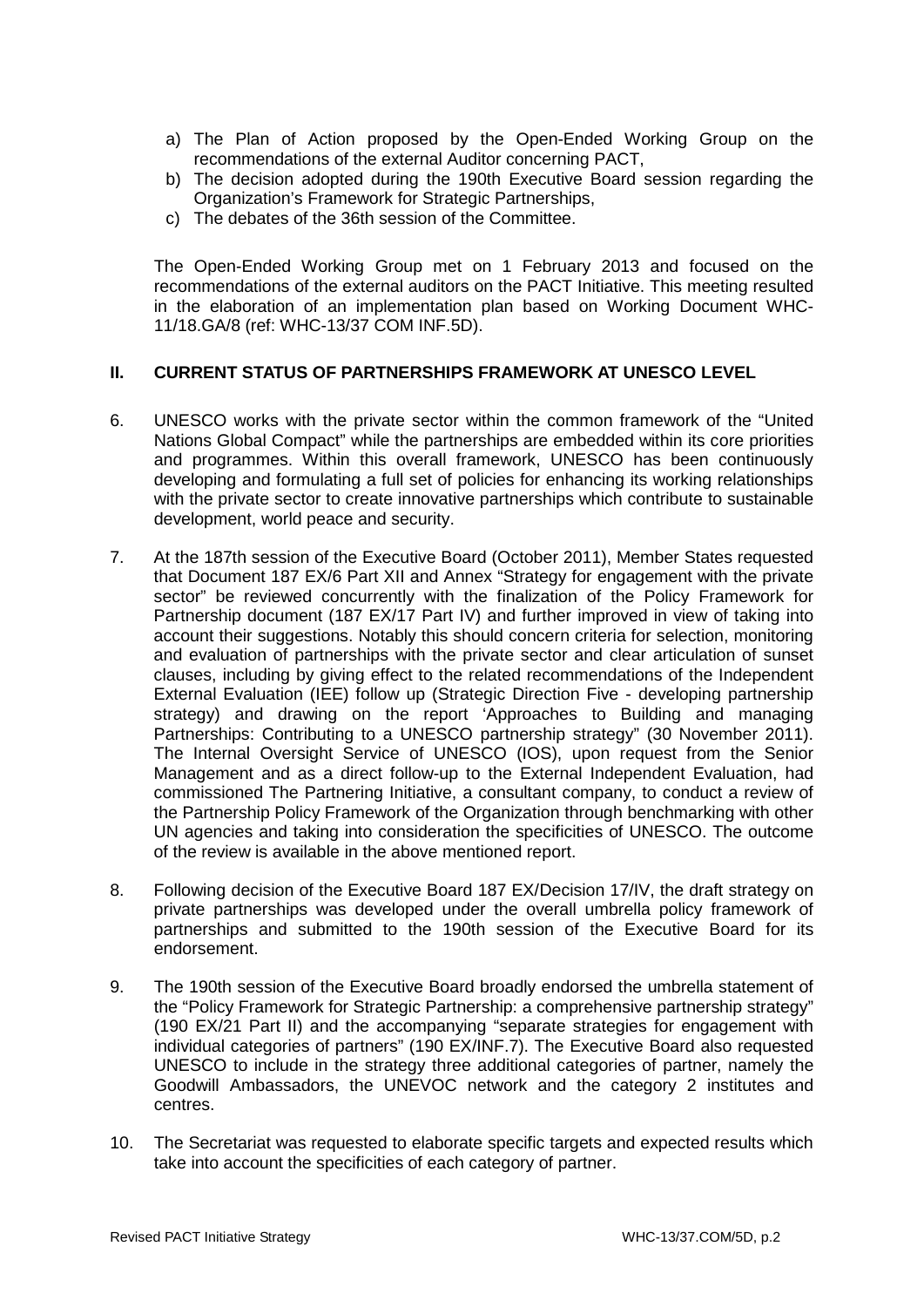11. The strategies for the three additional categories of partner have been submitted to the Board in their integrity as an INF document (191 EX/16.INF.3). The Executive Board at its 191st session has requested the Director-General to present specific targets and expected results aligned with the four-year programmatic period of the 37 C/5 within a document comprising the complete comprehensive partnership strategy including all categories of partners to the 192nd session of the Executive Board, subsequently to be adapted as appropriate in the light of resolutions by the General Conference at its 37th session, and to ensure that each ensuing C/5 document will contain an annex with the targets and expected results for each category of partner covered by the Comprehensive Partnership Strategy.The Board also requested that Member States be duly informed of the development of the partnerships by submitting to the Board once per biennium from 2014 onwards a consolidated report on implementation of the global strategy for partnerships.

# **III. SUMMARY OF PACT REFERENCE DOCUMENTS (2002 – 2013)**

- 12. The present revised PACT strategy was elaborated on the basis of existing institutional documents related to the procedures for working with the private sector. PACT resources include:
	- a) The 2005 PACT Regulatory Framework;
	- b) UN guidelines as stipulated in the UN Business Guidelines of 2009 and the Global Compact principles;
	- c) UNESCO's dedicated section in its Administrative Manual (item 5.8, introduced in November 2009, and further updated in June 2010 and April 2013) on the Cooperation with the Private sector;
	- d) Draft strategy proposals presented at the 187th session of the Executive Board (187 EX/17 Part IV and 187 EX/6 Part XII, Annex) and at the 190<sup>th</sup> session (190 EX/21 Part II and 190 EX/INF.7): Policy Framework for Strategic Partnership: a comprehensive partnership strategy and the accompanying "separate strategies for engagement with individual categories of partners";
	- e) IOS' report "Approaches to building and managing partnerships: Contributing to a UNESCO partnership strategy" (2011).

Lastly, documents WHC-07/31.COM/15: "Evaluation of PACT" (2007); WHC-11/35.COM/9A: "Evaluation of PACT" (2011); WHC.11/35.COM/INF.5A.1: "Report on World Heritage partnerships with the private sector, envisaged and present (2011); WHC-11/18.GA/8: "Evaluation of the Global Strategy and the PACT Initiative" (2011); WHC-12/36.COM/5A.2 "Draft of the new Partnerships for Conservation (PACT) Initiative Strategy" (2012) and the Implementation Plan by the Open-Ended Working Group for the recommendations of the External Auditor on the PACT Initiative (February 2013) have been used as background documents for the preparation of revised strategy.

# **IV. REVISED PACT STRATEGY**

# 13. **Long-term vision, objectives and scope of PACT strategy**

The long-term vision for the PACT Initiative is closely associated to the Strategic Action Plan for the Implementation of the Convention 2012 – 2022 adopted by the 18th General Assembly (UNESCO, 2011). Enhanced collaboration with the private sector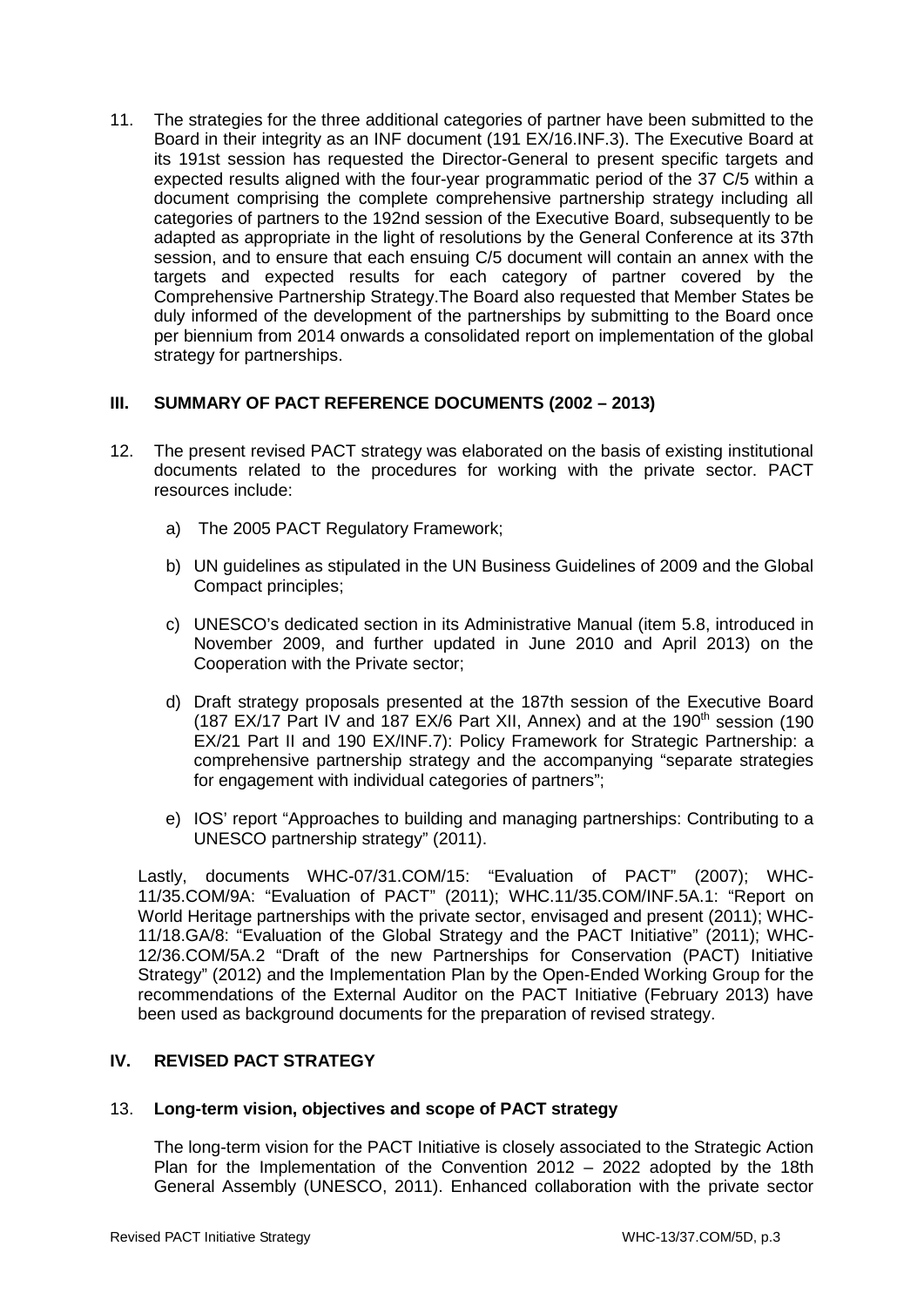and the civil society in all priority areas of World Heritage preservation will contribute to the achievement of the goals set by the Strategic Action Plan.

Keeping in mind conservation of World Heritage as the primary goal of the Convention; recognizing that "Conservation and Communication are complementary tasks, as increased awareness and knowledge of World Heritage objectives can increase commitment to conserve, engage with and support World Heritage" (Paragraph 9 of Strategic Action Plan); guided by the Convention's strategic objectives and the goals of the Strategic Action Plan, PACT shall proactively seek to establish partnerships which lead to:

- a) Sustainable Conservation of World Heritage sites;
- b) Enhanced Credibility of the Convention;
- c) Efficient and increased Capacity-building for all World Heritage stakeholders;
- d) Improved Communication for a wide recognition of World Heritage as the highest standard of heritage and conservation (WH Goal 4.1 on Awareness raising);
- e) Increased participation of Communities in all processes of the Convention including reaping sustainable benefits of inscription on the List and allowing for sustainable development of the World Heritage sites while preserving their OUV.

Partnerships with the private sector are primarily developed to raise significant financial and in-kind contributions which are indispensable in compensating for the lack of resources dedicated to conservation, including International Assistance. Such contributions are used to help the implementation of activities dedicated to priority programmes, sites in danger, capacity building and to support the Centre's communication, education and partnerships activities, including managing the World Heritage Centre's website and the *World Heritage Convention*'s archives.

14. The present strategy has been elaborated to improve the development of partnerships for World Heritage with the private sector, their implementation and their evaluation through adequate tools and guidelines.

#### 15. **Principles**

The World Heritage Centre is increasingly focusing on long-term strategic partnerships and moving away from small transactional partnerships. It should be noted, however, that partnerships can grow significantly over the first years of implementation, thus the potential development of a new partnership must be thoroughly assessed before entering into an agreement.

The PACT Strategy is guided by the following principles which strictly adhere to the way in which UNESCO engages with partners (190 EX/21 Part II):

- a) Shared objectives: definition of a common purpose with mutual benefit that is consistent with UNESCO's mandate and the mission of the *World Heritage Convention*;
- b) Equality: within the partnership, partners should have equal status;
- c) Legality: the partners with whom the World Heritage Centre engages should have an established legal status and demonstrable track record and should be validated by the State Party of their origin;
- d) Clarity: clear definition of each party's responsibilities, roles and contributions;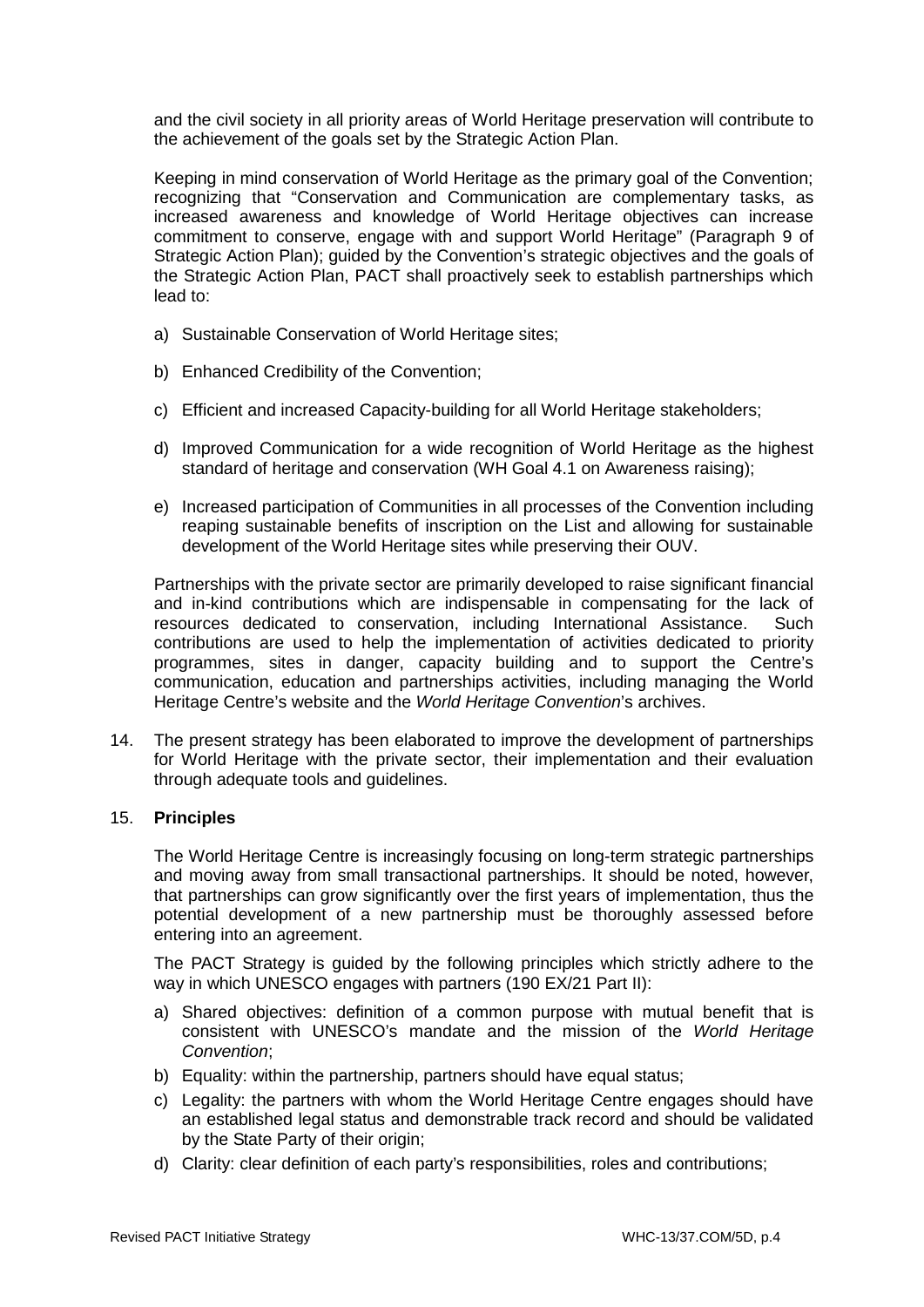- e) Transparency: both parties must be able to raise issues concerning the quality of the working relationship and the roles and contributions of each party;
- f) Fairness: no unfair advantage to any individual partner should be provided;
- g) Accountability: all forms of cooperation must be reality-based, action-oriented and should produce concrete measurable results;
- h) Sustainability: the scope and results of cooperation should be sustainable beyond partnership duration, without dependence on ongoing contribution by one or both partners, thereby ensuring ownership by the end-beneficiaries.
- 16. Whenever it is revealed that the evolution of an ongoing partnership becomes adverse to UN principles and/or to the goals and objectives of the *World Heritage Convention*, and/or the above UNESCO principles, the partnership will be terminated. The termination clause contained in the generic templates developed by UNESCO provides a clear provision for that purpose.

## 17. **Ethical standards**

The selection and mobilization of partners will adhere to the level of excellency and ethical standards consistent with the UN Global Compact, UN values, UNESCO's norms and standards as well as with the goals and objectives of the *World Heritage Convention*.

Each agreement between the World Heritage Centre and its partners must contain a statement on environmental responsibility or an equivalent, which will form part of the publicly available documentation related to each partner of the World Heritage Centre.

#### 18. **Transparency and accountability**

Clear objectives and outcomes of the partnerships, along with time-bound deliverables, will be established in a transparent manner within each partnership agreement. This will also ensure trust between the parties.

Each agreement will stipulate clearly and transparently the expected benefits of the partnership for each partner.

The partner will be required to notify the World Heritage Centre of any changes in their operations or any circumstances that might prejudice the partnership or bring discredit to UNESCO.

Partnerships are subject to reporting at every annual World Heritage Committee session, and information on partnerships, including the signed agreements, is permanently available on the World Heritage Centre website for States Parties to consult.

#### 19. **Sound planning and goal clarity**

Measurable objectives and outputs will be monitored through progress reporting undertaken in partnership frameworks where roles and responsibilities of the parties are clearly outlined. Specific communication plans, essential for working with the private sector, are created to enhance the visibility of partnership implementation and the impact of the partnership on the goals and objectives of the *Convention*, in particular in case of the use of the World Heritage emblem. Communication tools at disposal include the *World Heritage* review, map and other publications, photo databases, World Heritage website and portals, social networks, partners' portals and networks, special events, sponsorship brochures etc.

PACT monitors the reported activities of all parties and seeks solutions should any issues or concerns arise.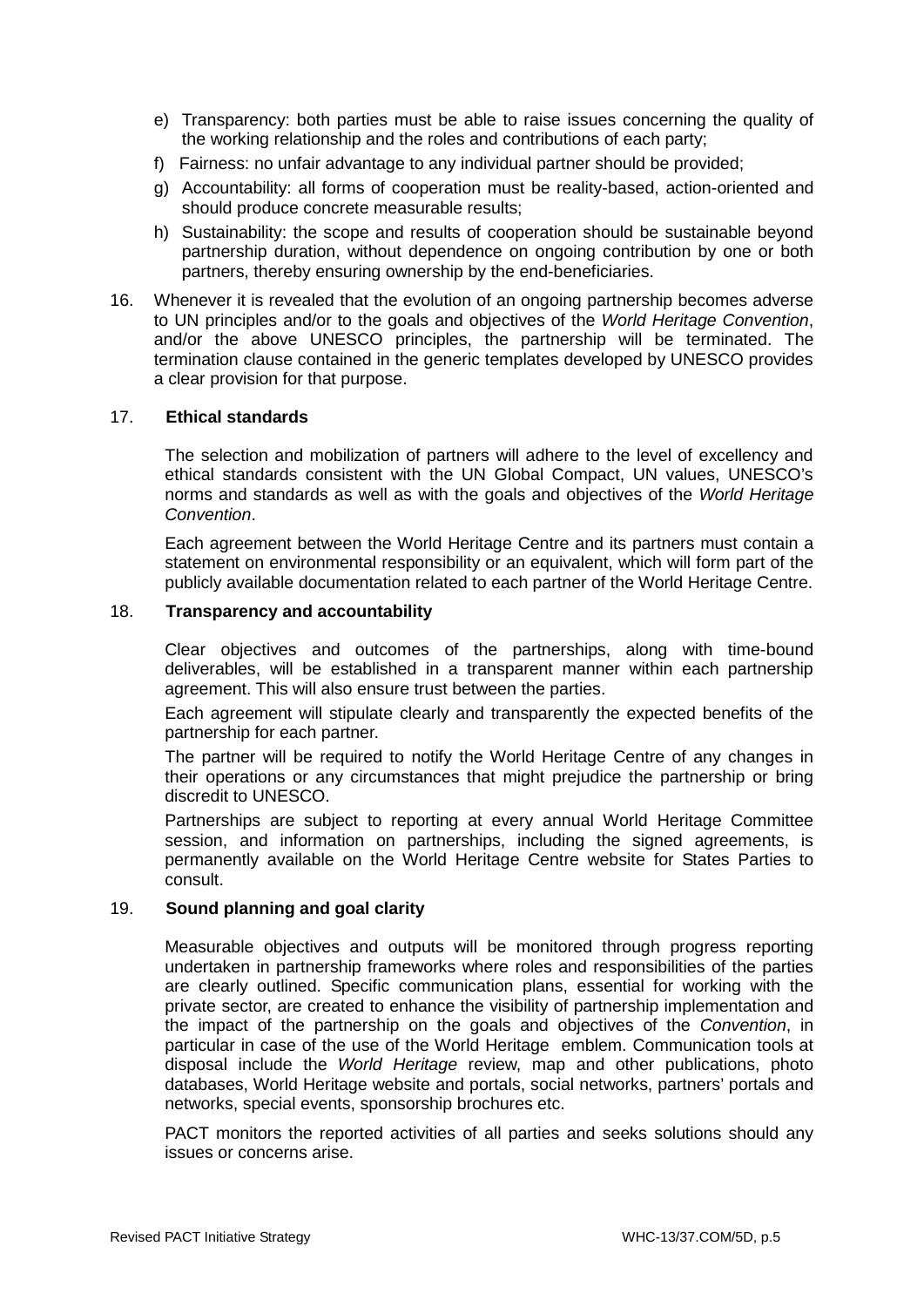In addition to establishing partnerships resulting in financial contributions, resource mobilization sources to be explored or improved are: on-line donations, grants, contributions from philanthropists, fund raising events, crowd funding, membership schemes, etc. This will be developed in line with World Heritage Goal 6, Activity 6.4.6 of the Implementation Plan of the Strategic Action Plan for exploring ways to increase contributions to the World Heritage Fund, leading to increased contribution of private sponsorship to target priorities.

#### 20. **Traceability of funds**

Each agreement will include a clear statement on the financial and in-kind contributions and expected benefits for all parties.

Each agreement will contain clear payment instructions to identify the appropriate allocation fund (Funds-in-Trust or World Heritage Fund) upon receipt.

The World Heritage Centre will keep an up-to-date financial chart showing the amount of income expected for each partnership, the funds received and the expenditures made for ensuring essential functions and reinforcing priority activities and programmes. Income and expenditures will also be reflected in the Finance and Budget System (FABS).

Established reporting tools are used to ensure quality reporting to the States Parties and transparency.

### 21. **Evaluation and impact focus**

For each partnership, relevant budget is allocated for the purpose of evaluating the efficiency, effectiveness, relevance, impact and the sustainability of the partnership including an assessment of the nature of the relationship between the partner and UNESCO's World Heritage Centre. Performance indicators for such ongoing review and evaluation will be clearly elaborated at the beginning of each partnership.

A provision concerning self-evaluations and external evaluations is included in the general conditions of all the standard agreements. It indicates that all projects require a self-evaluation at the completion of the project, that mid-term self-evaluation is recommended when the project's duration is more than three years and projects greater than USD500 000 require an external evaluation.

WHC works in cooperation with the UNESCO Internal Oversight Service (IOS) to establish tools for evaluating each partnership.

# 22. **Attribution of credit and use of the World Heritage emblem**

Communication about partnerships should acknowledge the work or contribution of all partners, and partners should acknowledge the work or contribution of the World Heritage Centre.

The World Heritage emblem is safeguarded and valorized in conformity with the *Operational Guidelines*.

The use of the World Heritage emblem is guided by the relevant chapter of the *Operational Guidelines* and any related guidance. Expected benefits for the partner derived from their use of the World Heritage emblem will be assessed according to the indicators developed at the beginning of each partnership.

PACT, in collaboration with relevant UNESCO Sectors and external experts, will further explore the development of a clear brand strategy for World Heritage, as per Goal 4, Activity 4.2.1 of the Implementation Plan.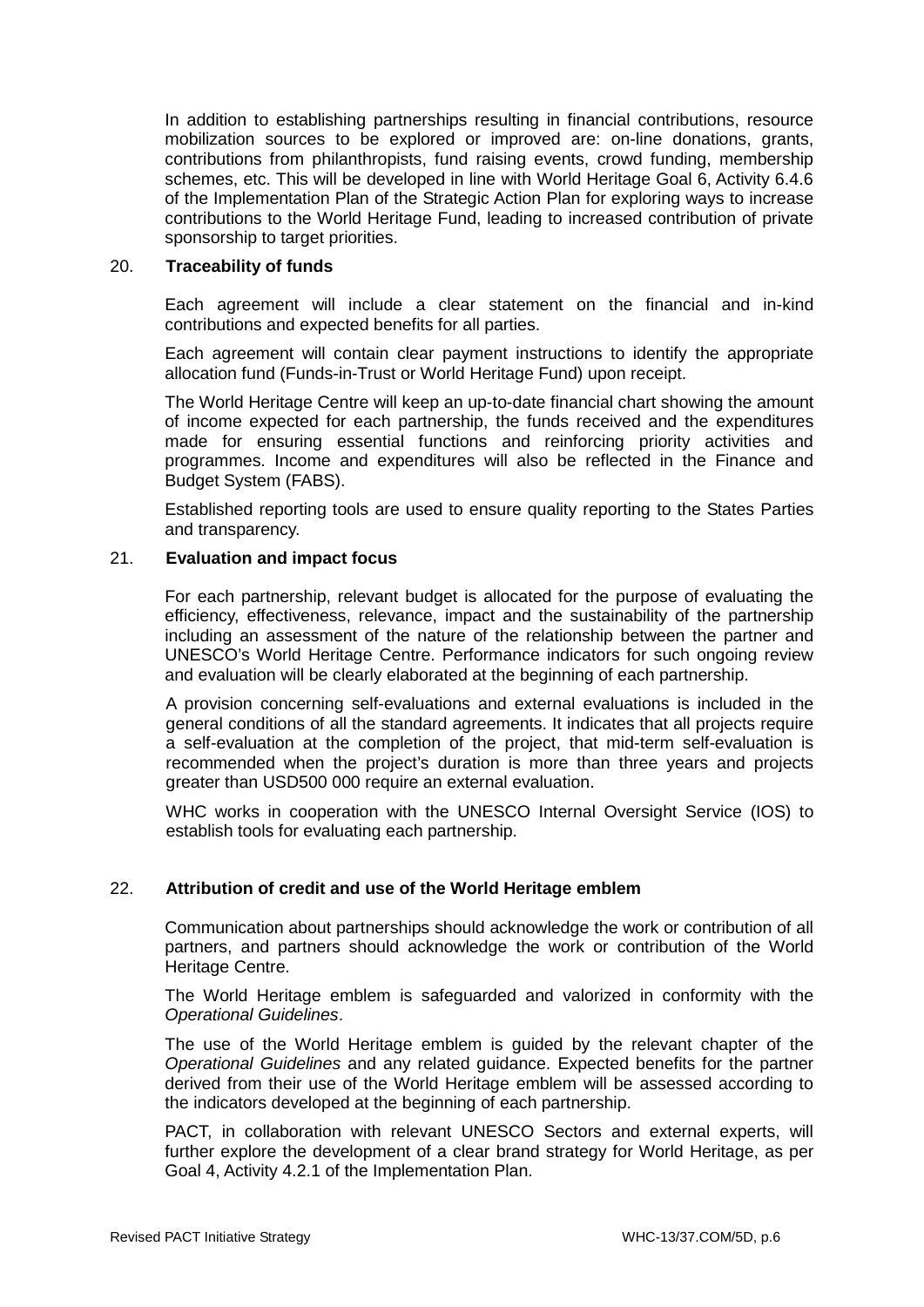## 23. **Implementation modalities**

PACT, in collaboration with Programme Specialists and relevant UNESCO Sectors, will manage partnerships from the inception to the termination of the relationship in clear stages which form part of a partnership cycle<sup>1</sup>:

- a) Identification, selection and assessment of partners: data research, due diligence, internal and external clearances;
- b) Management and maintenance: establishing a governance structure, reporting, relationship building, and elaboration of a communication plan;
- c) Review and revision: assessment, evaluation (mid-term, end-of-term or impact), qualitative and quantitative measurement;
- d) Closure, renewal, new mechanism to sustain the partnership or the programme, communication beyond the end of the partnership.

The implementation of the PACT strategy is dependent on the availability of a dedicated PACT team, consisting of experienced professionals in the fundraising and communication domains, as well as occasional hiring of specific consultants as necessary. Two temporary staff are employed currently as Project Appointments (PAs) on P3 and P1 level within the WHC Communication, Education and Partnerships Unit, and are financed through extrabudgetary funds provided through partnerships.

# **V. DRAFT DECISION**

#### *Draft Decision: 37 COM 5D*

*The World Heritage Committee,*

- *1. Having examined Document WHC-13/37.COM/5D and Document WHC-13/37 COM/INF.5D,*
- *2. Adopts the revised PACT strategy to improve the development of partnerships for World Heritage with the private sector, their implementation and their evaluation through adequate tools and guidelines;*
- *3. Requests the Secretariat to continue to report, in an analytic manner, on the implementation of the PACT strategy by submitting at each regular session of the World Heritage Committee a detailed inventory of on-going and envisaged partnerships as an Annex to the Report of the World Heritage Centre, using the current template.*

-

<sup>&</sup>lt;sup>1</sup> The Partnering Initiative : « Approaches to building and managing partnerships : Contributing to a UNESCO partnership strategy », 30 November 2011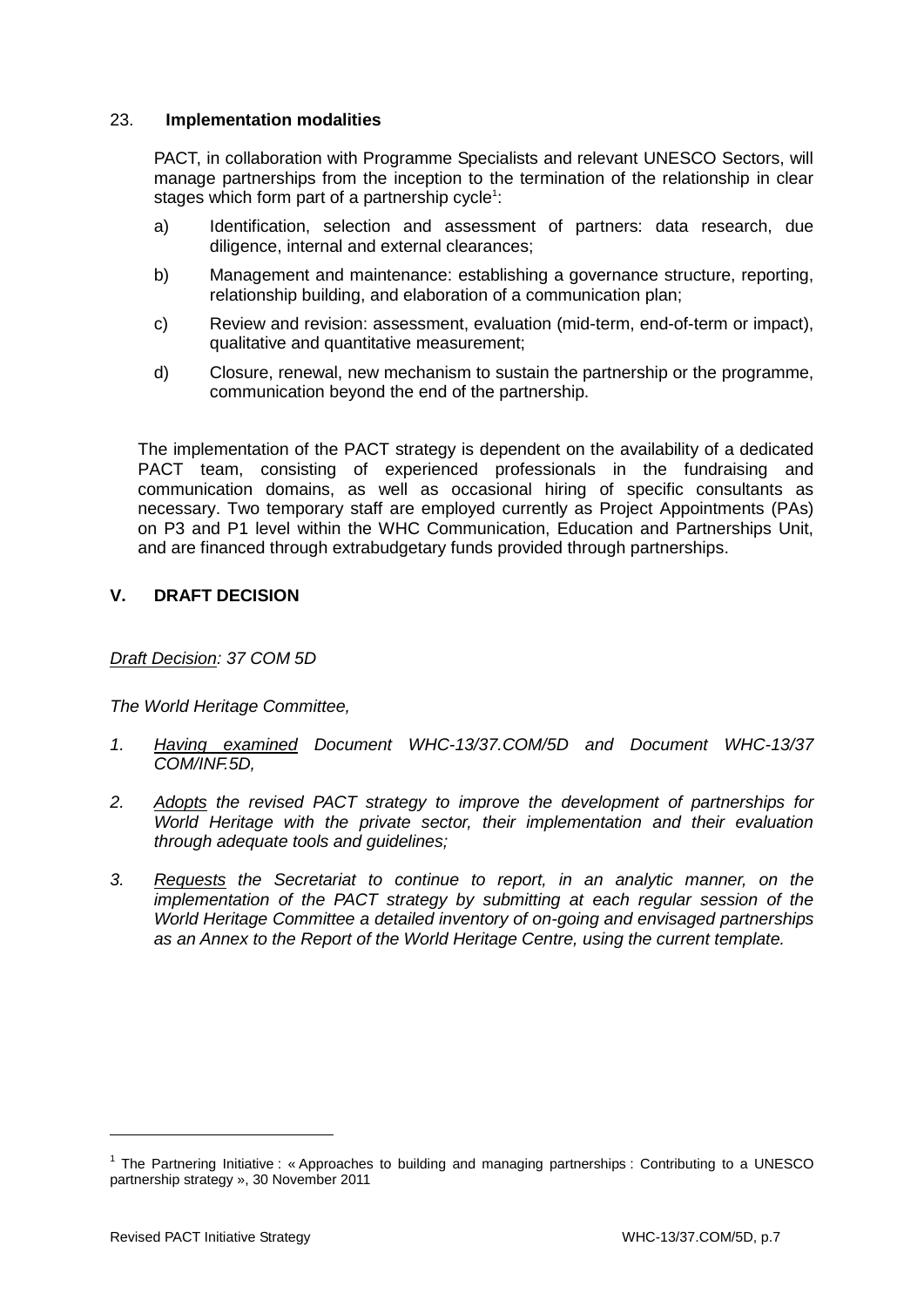## **ANNEX**

#### **INVENTORY OF WORLD HERITAGE PARTNERSHIPS**

Decision **35 COM 5A** reminded the World Heritage Centre of the necessity to elaborate, at each session of the World Heritage Committee, a report on envisaged and concluded partnerships and requested that it be completed with an evaluation of these partnerships based on relevant tools, in particular on the use of the emblem and the benefits received, in order to ensure strict compliance with the *Convention*'s principles and objectives. Decision **36 COM 5A.2** requested the World Heritage Centre to continue to inform with regard to the partnerships in an analytical manner.

**Table 1** provides a list of ongoing WHC partnerships as of the end of April 2013 with the private sector and foundations developed in accordance with the PACT Regulatory Framework. The list does not include partnerships for World Heritage with the private sector implemented by Field offices nor the NGOs involved in the implementation of programmes at the country level.

For each partnership, the table provides, in alphabetical order by name of partner, a description, the funds received in 2012 (if any), expected results, major outputs/deliverables, emblem use and an indicative evaluation of the benefits for World Heritage. It also links each partnership to the relevant Strategic Objectives (the 5 Cs) and areas of cooperation benefitting from the partnership.

Table 1 also includes dates of signature and expiration for each partnership and, if applicable, the indication if a partnership is new, i.e. has been signed since the last session of the Committee; if renewal is envisaged in the period between the current and the next reporting to the Committee, or if the partnership has been terminated since the last report to the Committee.

**Table 2** presents the partnerships envisaged which are currently undergoing internal evaluation and/or external validation.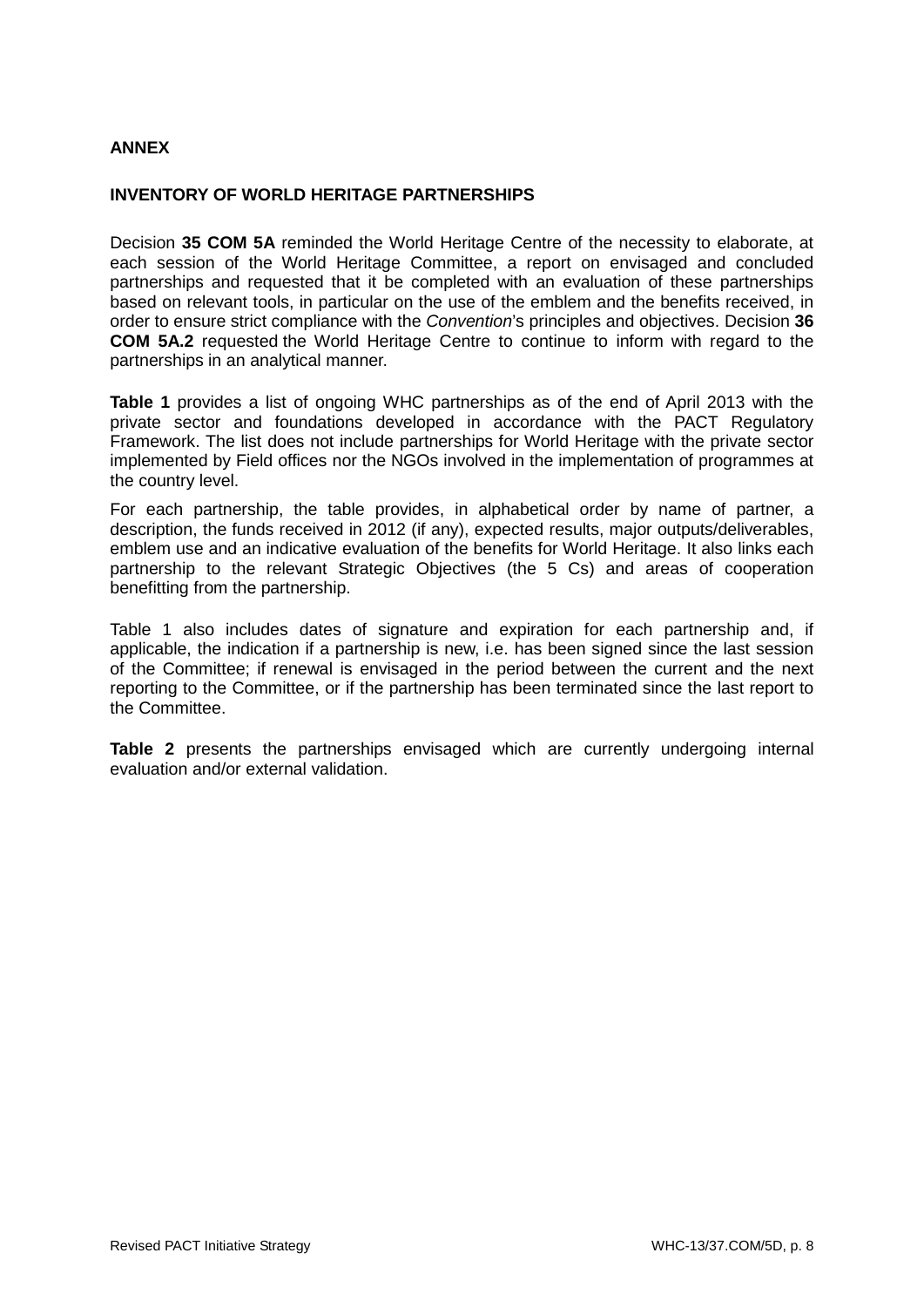|  | Table 1 - INVENTORY OF ONGOING WORLD HERITAGE PARTNERSHIPS AS OF END of APRIL 2013 (in alphabetical order) |
|--|------------------------------------------------------------------------------------------------------------|
|--|------------------------------------------------------------------------------------------------------------|

| Nr             | Partnership description and financial<br>contribution agreed (if any)                                                                                                                                                      | <b>Amounts</b><br>received<br>or<br>converted<br>in USD in<br>$2012^2$ | <b>Expected results</b>                                                                                                   | Major outputs/deliverables                                                                                                                                                                                                                                                                                             | Emblem use $3$                                                       | <b>Agreements</b><br>signed <sup>4</sup>                                     | <b>Evaluation of benefits</b>                                                                                                                                                                                                                                                                            | <b>Benefitting</b><br><b>Strategic</b><br>objectives and<br>Areas of<br>cooperation |
|----------------|----------------------------------------------------------------------------------------------------------------------------------------------------------------------------------------------------------------------------|------------------------------------------------------------------------|---------------------------------------------------------------------------------------------------------------------------|------------------------------------------------------------------------------------------------------------------------------------------------------------------------------------------------------------------------------------------------------------------------------------------------------------------------|----------------------------------------------------------------------|------------------------------------------------------------------------------|----------------------------------------------------------------------------------------------------------------------------------------------------------------------------------------------------------------------------------------------------------------------------------------------------------|-------------------------------------------------------------------------------------|
|                | <b>A&amp;T Networks Inc. - HISTORY</b><br>(Channel), USA<br>Production of World Heritage<br>documentaries and audiovisual stories<br>elaborated and aired by HISTORY.<br>169, 500 USD<br><b>TO BE RENEWED</b>              | 56,500                                                                 | Increased<br>understanding of the<br>World Heritage<br>Convention, globally<br>and in the United<br>States in particular. | <b>HISTORY</b> provides World<br>Heritage content through Idea<br>Book for Educators'<br>newsletters/4xyear to 300,000<br>teacher subscribers; ensures<br>on-line visibility (Save our<br>history and HISTORY<br>classroom websites); creates<br>public service announcements<br>(PSA) for TV and web<br>broadcasting. | On PSAs and in<br>documents<br>related to the<br>project.            | Funds-in-Trust<br>signed on 18 May<br>2011<br>Start May 2011<br>End May 2014 | Worldwide promotion of<br>World Heritage. The<br>promotional films are visible<br>on YouTube and WHC<br>website.<br>The project triggered the<br>A&T UK office to produce a<br>new series of WH<br>documentaries about sites<br>in Poland and the UK<br>(www.history.co.uk/shows/u<br>nesco/about.html). | Communication<br>- Education                                                        |
| $\overline{2}$ | Chez Bonne Idée, France<br>(Communication agency)<br>Organisation of a game for general public<br>(internet and press) on World Heritage<br>cities with quiz on the history of the site.<br>20,000 EUR per year (forecast) |                                                                        | Raised awareness of<br>World Heritage sites.                                                                              | Yearly campaigns with special<br>pages in the French<br>newspaper "Le Monde" (print<br>and online).<br>Dedicated website.<br>20,000 players and 50,000<br>visits to the website expected.                                                                                                                              | Weekly on "Le<br>Monde"<br>newspaper<br>Game website<br>and Facebook | Project<br>agreement.<br>Start June 2012<br>End December<br>2014             | Worldwide promotion of WH<br>among general public.<br>Contribution to the<br>International Assistance.                                                                                                                                                                                                   | Communication<br>Conservation<br>- International<br>Assistance                      |

j

<sup>&</sup>lt;sup>2</sup> Amounts received in 2012 have not been certified by the UNESCO Bureau of Financial Management.

 $3$  Strictly regulated according to the terms of the signed agreement (in particular, every resource using the name, logo of UNESCO and World Heritage emblem is subject to approval by WHC and if necessary by ERI)

<sup>&</sup>lt;sup>4</sup> All agreements are available on the World Heritage Centre's website <http://whc.unesco.org/en/agreements> (password protected pages, for States Parties only)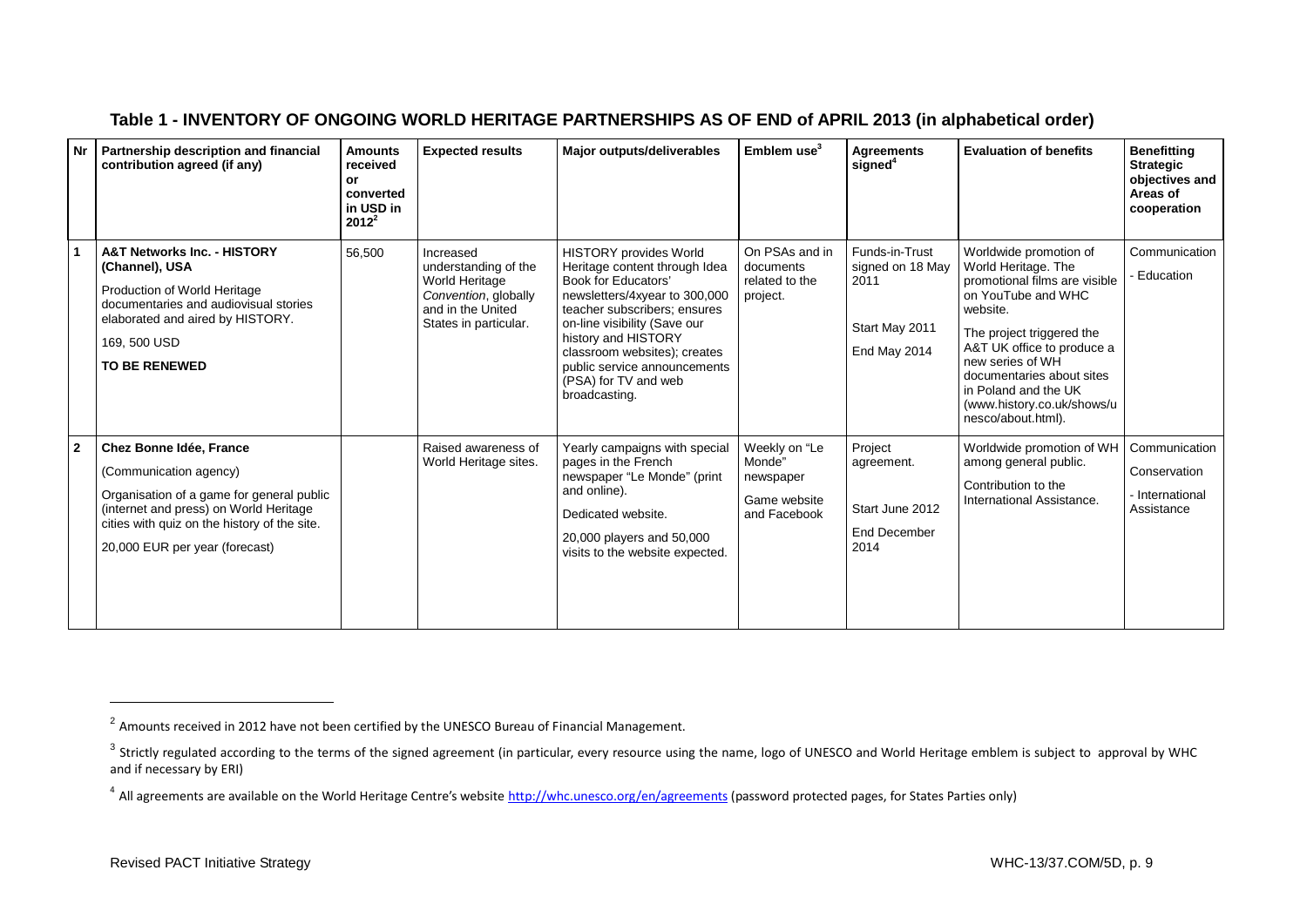| Nr | Partnership description and financial<br>contribution agreed (if any)                                                                                                                                                                                                                        | <b>Amounts</b><br>received<br>or<br>converted<br>in USD in<br>$2012^2$ | <b>Expected results</b>                                                                                                                                                                                                                                                                                                                                                                                                                     | Major outputs/deliverables                                                                                                                                                                                               | Emblem use <sup>3</sup>                                                                                              | <b>Agreements</b><br>signed <sup>4</sup>                                                                                                                                          | <b>Evaluation of benefits</b>                                                                                                                                                                                                                                                                                                                                                                                                       | <b>Benefitting</b><br><b>Strategic</b><br>objectives and<br>Areas of<br>cooperation       |
|----|----------------------------------------------------------------------------------------------------------------------------------------------------------------------------------------------------------------------------------------------------------------------------------------------|------------------------------------------------------------------------|---------------------------------------------------------------------------------------------------------------------------------------------------------------------------------------------------------------------------------------------------------------------------------------------------------------------------------------------------------------------------------------------------------------------------------------------|--------------------------------------------------------------------------------------------------------------------------------------------------------------------------------------------------------------------------|----------------------------------------------------------------------------------------------------------------------|-----------------------------------------------------------------------------------------------------------------------------------------------------------------------------------|-------------------------------------------------------------------------------------------------------------------------------------------------------------------------------------------------------------------------------------------------------------------------------------------------------------------------------------------------------------------------------------------------------------------------------------|-------------------------------------------------------------------------------------------|
| 3  | <b>EVERGREEN DIGITAL CONTENTS &amp;</b><br>DENTSU, Japan<br>The tripartite agreement with Evergreen<br>and Dentsu aims to promote World<br>Heritage Education in Japan through the<br>"UNESCO KIDS" project.<br>Annual contribution of 110,000-150,000<br><b>USD</b><br><b>TO BE RENEWED</b> | 149,990                                                                | Enhanced awareness<br>among young people<br>in Japan about the<br>need to preserve<br>World Heritage sites.                                                                                                                                                                                                                                                                                                                                 | Classroom package and the<br>creation of an i-mode project<br>funded by NTT DOCOMO,<br>Japan's leading Telecom<br>company.<br>Educational films about natural<br>World Heritage sites for<br>elementary school students. | <b>Materials</b><br>associated to the<br>education project<br>(website,<br>advertisements<br>on project,<br>cartoon) | World Heritage<br><b>Fund Special</b><br>Account<br>Project<br>agreement signed<br>in December<br>2007, extended<br>every year.<br><b>Start January</b><br>2007<br>End March 2013 | Generates revenues for the<br>WH education programme,<br>communication and WH<br>awareness raising activities.<br>Media coverage of the<br>UNESCO-KIDS project:<br>Quarterly one-page<br>advertorials in the "Yomiuri<br>Shimbun" (circulation: 10<br>million); press releases in<br>277 Dentsu media partners<br>worldwide (TV and radio<br>channels, print press,<br>websites); educational<br>activities in Japanese<br>schools. | Communication<br>Education                                                                |
| 4  | <b>Fondation Franz Weber, Switzerland</b><br>The Fondation FW will support the Rapid<br>Response Facility and natural heritage<br>projects.<br>Total contribution of 750,000 USD<br><b>NEW</b>                                                                                               |                                                                        | - Rapid Response<br>Facility improved<br>thanks to additional<br>funding (the Fund was<br>created in 2005 with<br>Fauna and Flora<br>International in order<br>to mobilize funds to<br>respond to emergency<br>situations at natural<br>heritage sites),<br>- Enhanced<br>preservation of The<br>Dja Faunal reserve in<br>Cameroon.<br>threatened by<br>poaching and the<br>negative effect of<br>mining exploitation<br>and deforestation. | On the Dja site, pilot actions to<br>improve revenue sources of<br>local communities, education<br>campaign to fight against<br>poaching, preparation of an<br>environmental and social<br>impact study.                 | On respective<br>websites and<br>documentation<br>about the project.                                                 | Project<br>Agreement (FIT)<br>signed in on 17<br>January 2013.<br><b>Start January</b><br>2013<br>End January 2017                                                                | The partnership just started,<br>not evaluated yet.                                                                                                                                                                                                                                                                                                                                                                                 | Conservation<br>Capacity<br><b>Building</b><br>Communities<br>- Natural World<br>Heritage |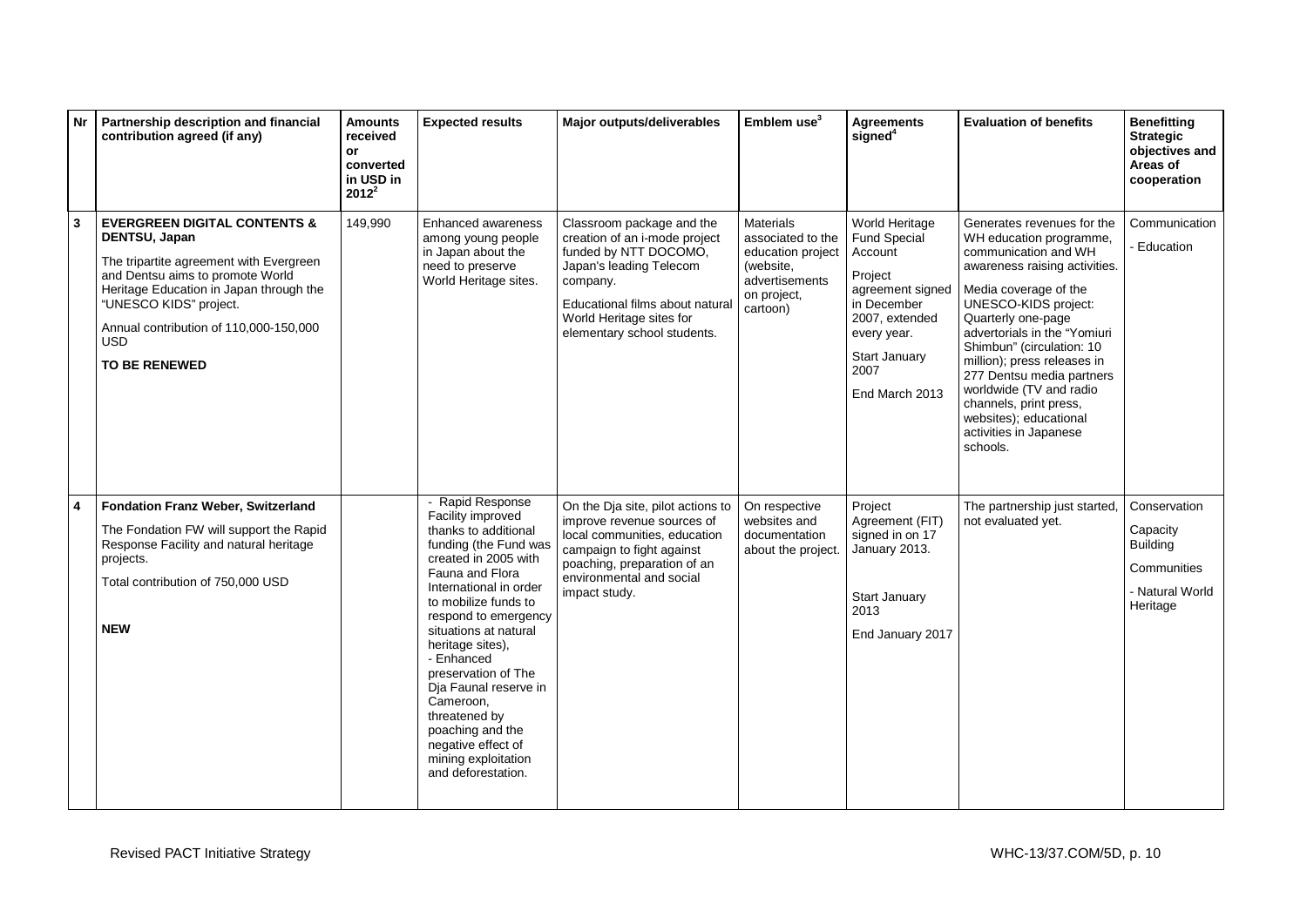| <b>Nr</b>      | Partnership description and financial<br>contribution agreed (if any)                                                                                                                                                                 | <b>Amounts</b><br>received<br>or<br>converted<br>in USD in<br>$2012^2$ | <b>Expected results</b>                                                                                                                     | Major outputs/deliverables                                                                                                                                             | Emblem $use3$                                    | <b>Agreements</b><br>signed <sup>4</sup>                        | <b>Evaluation of benefits</b>                                                                                                                                                                                                                                                                  | <b>Benefitting</b><br><b>Strategic</b><br>objectives and<br>Areas of<br>cooperation |
|----------------|---------------------------------------------------------------------------------------------------------------------------------------------------------------------------------------------------------------------------------------|------------------------------------------------------------------------|---------------------------------------------------------------------------------------------------------------------------------------------|------------------------------------------------------------------------------------------------------------------------------------------------------------------------|--------------------------------------------------|-----------------------------------------------------------------|------------------------------------------------------------------------------------------------------------------------------------------------------------------------------------------------------------------------------------------------------------------------------------------------|-------------------------------------------------------------------------------------|
| 5              | <b>FOTONAUTS, France</b><br>The Fotopedia Heritage application<br>created by Fotonauts was released in<br>August 2010 to constitute the largest<br>photo application of World Heritage sites<br>for Iphone and Ipad.<br>Non financial |                                                                        | Enhanced awareness<br>of World Heritage<br>sites.                                                                                           | Raise awareness about WH<br>with a free application for<br>Iphone and Ipad dedicated to<br>high quality photos of World<br>Heritage sites, with brief<br>descriptions. | In the application<br>and website.               | Project<br>agreement.<br>Start May 2011<br>End Dec. 2014        | Promotes WH publications<br>and WH Review in<br>particular.<br>Rated in Apple's top 10 list<br>of apps when it was<br>launched.<br>Audience figures: From the<br>launch to January 2013:<br>3,600,000 downloads;<br>36,000,000 visits; 180,000<br>WHC webpages opened<br>from the application. | Communication                                                                       |
| 6              | <b>GEDEON, France</b><br>Production of a series of documentaries<br>about World Heritage to raise awareness.<br>Non financial                                                                                                         |                                                                        | Awareness about WH<br>raised through the<br>production of<br>documentaries and<br>audiovisual stories<br>elaborated and aired<br>by Gédéon. | Four films of 52', 8 of 26' and<br>36 of 3' were produced. The<br>documentaries have been<br>promoted through the Gédéon<br>international network                      | In documentaries                                 | Partnership<br>Agreement<br><b>Start 2008</b><br>End July 2013  | Worldwide promotion of<br>World Heritage.                                                                                                                                                                                                                                                      | Communication                                                                       |
| $\overline{7}$ | <b>GOOGLE Cultural Institute, USA</b><br>The project allows internet users to visit a<br>selection of WH properties.<br>Non financial                                                                                                 |                                                                        | Help spread the<br>message about<br>preserving WH and<br>allow it to reach the<br>broad public. Increase<br>awareness worldwide.            | Google World Wonders<br>Project website offers virtual<br>visits of World Heritage sites.                                                                              | On Google's<br>World Wonders<br>project website. | License<br>agreement<br>Start 29 May<br>2012<br>End in May 2013 | Expecting statistics from<br>Google to allow appropriate<br>evaluation of the project.                                                                                                                                                                                                         | Communication                                                                       |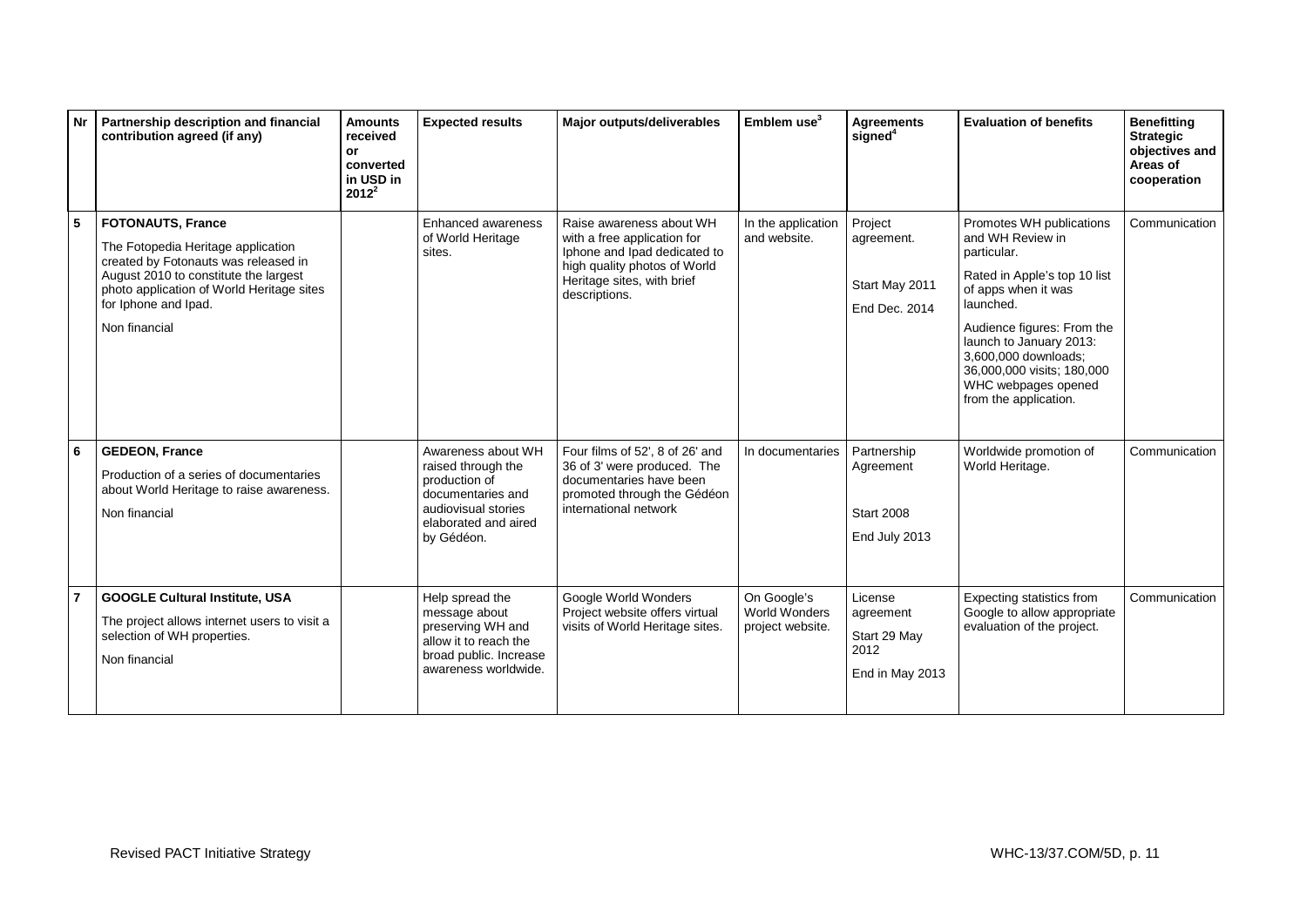|   | Nr   Partnership description and financial<br>contribution agreed (if any)                                                                                                                                                                                                                                                         | <b>Amounts</b><br>received<br>or<br>converted<br>in USD in<br>$2012^2$ | <b>Expected results</b>                                                                                                                                                                                                               | Major outputs/deliverables                                                                                                                                                                                                                                                    | Emblem $use3$                                                                        | <b>Agreements</b><br>signed <sup>4</sup>                                                                                                                                | <b>Evaluation of benefits</b>                                                                                                                                                                                                                                        | <b>Benefitting</b><br><b>Strategic</b><br>objectives and<br>Areas of<br>cooperation                                |
|---|------------------------------------------------------------------------------------------------------------------------------------------------------------------------------------------------------------------------------------------------------------------------------------------------------------------------------------|------------------------------------------------------------------------|---------------------------------------------------------------------------------------------------------------------------------------------------------------------------------------------------------------------------------------|-------------------------------------------------------------------------------------------------------------------------------------------------------------------------------------------------------------------------------------------------------------------------------|--------------------------------------------------------------------------------------|-------------------------------------------------------------------------------------------------------------------------------------------------------------------------|----------------------------------------------------------------------------------------------------------------------------------------------------------------------------------------------------------------------------------------------------------------------|--------------------------------------------------------------------------------------------------------------------|
| 8 | <b>GSP OUR PLACE Ltd, New Zealand</b><br>Creation of image bank for World<br>Heritage.<br>OUR PLACE supplies photographs for the<br>World Heritage Centre website galleries,<br>and has supplied numerous images for<br>UNESCO and related third-party<br>publications.<br>Contribution of 20,000 USD/year<br><b>TO BE RENEWED</b> | 19,975                                                                 | Enriched database of<br>images and enhanced<br>awareness of WH<br>sites.                                                                                                                                                              | Our Place and its international<br>network of professional<br>photographers contribute to a<br>large image databank used to<br>help promote conservation<br>efforts and publicize the World<br>Heritage message.                                                              | On website and<br>during exhibitions<br>organized by Our<br>Place with WH<br>images. | <b>World Heritage</b><br><b>Fund Special</b><br>Account.<br>MoU signed in<br>2006.<br>Partnership<br>Agreement signed<br>in 2008.<br><b>Start 2008</b><br>End June 2012 | Our Place has currently<br>photographed over 370<br>World Heritage sites in 84<br>countries and has an<br>archive of more than 45,000<br>exclusively owned World<br>Heritage images.<br>Data base is accessible for<br>use by UNESCO and by<br>World Heritage sites. | Communication                                                                                                      |
| 9 | JAEGER-LECOULTRE (Manufacture),<br><b>Switzerland and The International</b><br><b>Herald Tribune, USA</b><br>"Tides of Time" partnership and<br>online/print media campaign<br>First agreement: 400,000 EUR<br>Second agreement: 400,000 EUR                                                                                       | 172,712                                                                | Development of World<br>Heritage Centre<br>Marine Programme,<br>including statutory<br>support to WHC<br>activities on marine<br>properties.<br>Enhanced awareness<br>about World Heritage,<br>in particular the Marine<br>Programme. | Nanosite on iht.com and<br>nyt.com<br>Eight 1-page articles on<br>marine World Heritage<br>properties per year in the<br>Herald Tribune.<br>Annual auction with donation<br>to support marine WH site<br>conservation needs (between<br>40,000 and 50,000 Euros per<br>year). | Advertorials and<br>advertisements<br>in the press.<br>IHT and JLC<br>websites       | Funds-In-Trust<br>signed in 2009<br>and renewed in<br>2011.<br><b>Start 2009</b><br>End March 2014                                                                      | Additional Revenue from<br>auctions and support to<br>events: 160 000 Euros<br>Budget in-kind for<br>advertorials in the IHT:<br>1.200 000 Euros                                                                                                                     | Conservation<br>Credibility<br>Capacity<br><b>Building</b><br>Communities<br>Communication<br>- Marine<br>Heritage |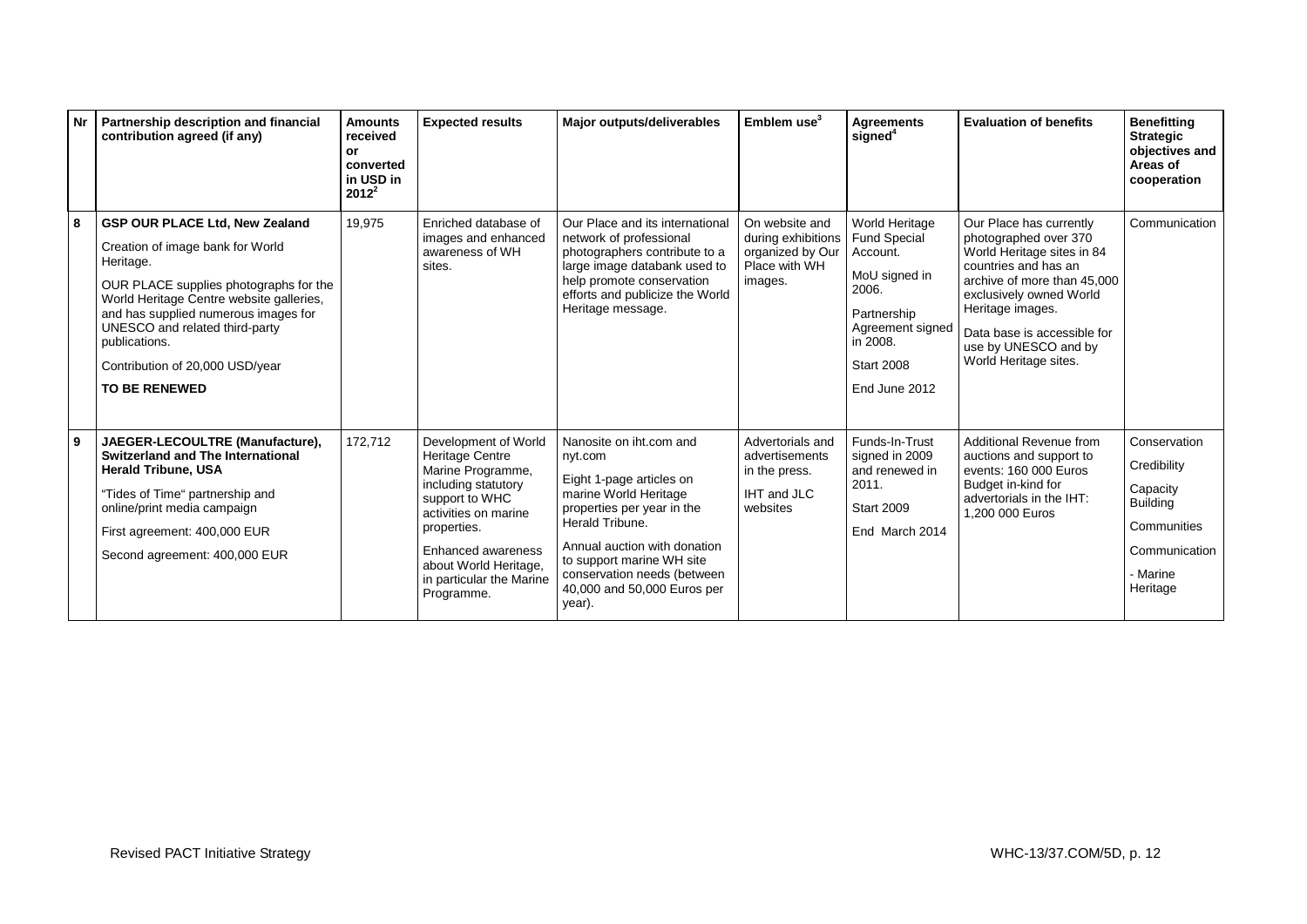|                 | Nr   Partnership description and financial<br>contribution agreed (if any)                                                                                                         | <b>Amounts</b><br>received<br>or<br>converted<br>in USD in<br>$2012^2$ | <b>Expected results</b>                                                                                                                   | Major outputs/deliverables                                                                                                                                                                                                                                                           | Emblem use $3$                     | <b>Agreements</b><br>signed <sup>4</sup>                                                                                                                                | <b>Evaluation of benefits</b>                                                                                                                                                                       | <b>Benefitting</b><br><b>Strategic</b><br>objectives and<br>Areas of<br>cooperation |
|-----------------|------------------------------------------------------------------------------------------------------------------------------------------------------------------------------------|------------------------------------------------------------------------|-------------------------------------------------------------------------------------------------------------------------------------------|--------------------------------------------------------------------------------------------------------------------------------------------------------------------------------------------------------------------------------------------------------------------------------------|------------------------------------|-------------------------------------------------------------------------------------------------------------------------------------------------------------------------|-----------------------------------------------------------------------------------------------------------------------------------------------------------------------------------------------------|-------------------------------------------------------------------------------------|
| 10 <sup>1</sup> | KOBI GRAPHIS, Japan<br>Production of Panasonic's corporate<br>World Heritage calendar and a World<br>Heritage Youth calendar.<br>Annual contribution of 50,000 USD +<br>royalties. | 56,059                                                                 | Enhanced awareness<br>about World Heritage.                                                                                               | Production of Panasonic's<br>corporate World Heritage and<br>WH Youth calendar.<br>Design of a web version in<br>2011<br>Free IPad App launched in<br>2012 along with several<br>exhibits organized in Japan<br>during the same year<br>The calendar is sold in<br>UNESCO's bookshop | Calendar.<br>Website, IPad<br>App. | World Heritage<br><b>Fund Special</b><br>Account<br>Partnership<br>agreements<br>signed in 1996,<br>2001, 2007 by<br><b>WHC</b><br><b>Start 1996</b><br>End August 2015 | The calendar app was<br>recommended by Apple<br>and listed in the top 10<br>most popular apps.                                                                                                      | Communication                                                                       |
|                 | 11   MONNAIE DE PARIS, France<br>Design, production and distribution of<br>coins with WH sites.<br>Royalties.                                                                      | 418.539                                                                | Awareness raised<br>about WH through<br>emblematic coin<br>collections.<br>Increased network of<br>collectors of WH<br>emblems worldwide. | Series launched in 2007,<br>2008, 2009, 2010, 2011 and<br>2012: Great Wall of China.<br>Grand Canyon, USA, the<br>Kremlin, Federation of Russia,<br>the Taj Mahal, India, the<br>Chateau de Versailles, France,<br>Abou Simbel, Egypt.                                               | On coins.                          | World Heritage<br><b>Fund Special</b><br>Account.<br>License<br>agreements<br>signed in 2007,<br>2008, 2009, 2011<br><b>Start 2007</b><br>End Dec 2014                  | The number of coins sold<br>increases every year,<br>especially since the<br>creation of a 5oz gold coin.<br>The series has become a<br>collector one, thus<br>increasing revenue<br>possibilities. | Communication                                                                       |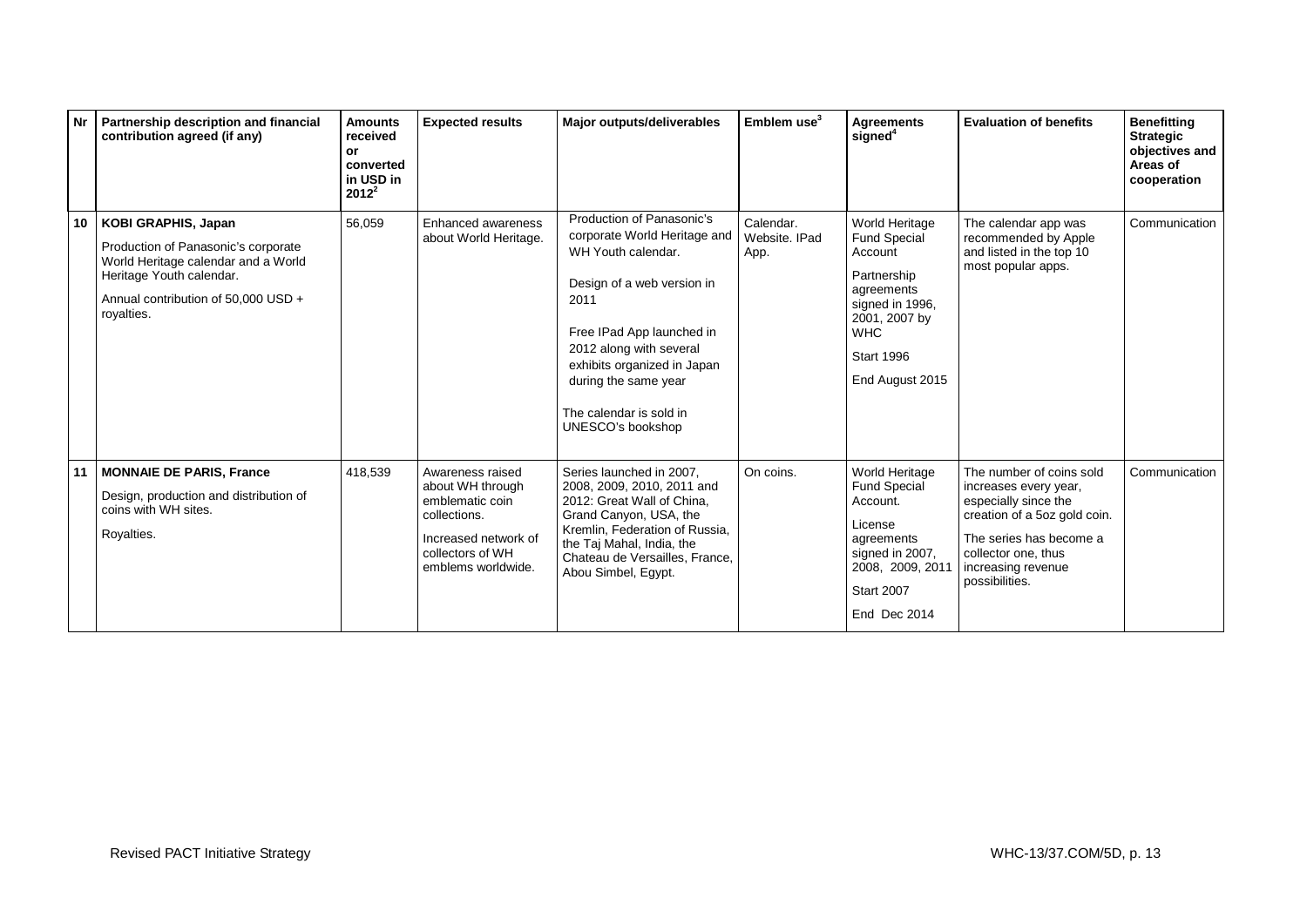| <b>Nr</b>        | Partnership description and financial<br>contribution agreed (if any)                                                                                                                                                                                                                                                                                                   | <b>Amounts</b><br>received<br>or<br>converted<br>in USD in<br>$2012^2$ | <b>Expected results</b>                                                              | <b>Major outputs/deliverables</b>                                                                                                                                                                                                                                                                                                                                                                                | Emblem use <sup>3</sup>                                            | <b>Agreements</b><br>signed <sup>4</sup>                                                                                                                                                                                                         | <b>Evaluation of benefits</b>                                                                                                                                                                                                                                                                                                                                                                                                                           | <b>Benefitting</b><br><b>Strategic</b><br>objectives and<br>Areas of<br>cooperation |
|------------------|-------------------------------------------------------------------------------------------------------------------------------------------------------------------------------------------------------------------------------------------------------------------------------------------------------------------------------------------------------------------------|------------------------------------------------------------------------|--------------------------------------------------------------------------------------|------------------------------------------------------------------------------------------------------------------------------------------------------------------------------------------------------------------------------------------------------------------------------------------------------------------------------------------------------------------------------------------------------------------|--------------------------------------------------------------------|--------------------------------------------------------------------------------------------------------------------------------------------------------------------------------------------------------------------------------------------------|---------------------------------------------------------------------------------------------------------------------------------------------------------------------------------------------------------------------------------------------------------------------------------------------------------------------------------------------------------------------------------------------------------------------------------------------------------|-------------------------------------------------------------------------------------|
|                  | 12 NIPPON HOSO KYOKAI (NHK), Japan<br>Creation of a series of documentaries for<br>Japanese TV on World Heritage and<br>Intangible Heritage in order to contribute<br>to the creation of a video database,<br>"Heritage Images Archives Initiative".<br>Non financial.                                                                                                  |                                                                        | Enhanced visibility on<br>World Heritage.                                            | Database of digital, hi-<br>definition moving images of<br>World Heritage and Intangible<br>Heritage. Development of the<br>Heritage Images Archives<br>Initiative. Series of 100 Digital<br><b>High Definition television</b><br>documentaries about World<br>Heritage and Intangible<br>Heritage. Films are available<br>online on the UNESCO/WHC<br>websites.<br>816 videos uploaded online in<br>5 languages | In documentaries<br>and on brochures<br>related to the<br>project. | MoU signed in<br>2003 with ERI.<br>Partnership<br>Agreement signed<br>in 2004 and<br>project agreement<br>in 2004 and 2005.<br>Partnership<br>agreement and<br>project agreement<br>signed in 2009<br><b>Start 2003</b><br>End Dec 2014          | Provides a database of<br>footages to UNESCO.<br>Footages are chargeable to<br>outside partners and users.<br>Videos and online database<br>were financed through the<br>Japanese government<br>contributions. As of 2013,<br>no funding source has been<br>identified for the<br>continuation.<br>Estimated average number<br>of householders in Japan: 2<br>658 750 (for the first<br>broadcast of each<br>programme, source: Video<br>Research Inc). | Communication                                                                       |
| 13 <sup>13</sup> | <b>NOKIA, Finland</b><br>Supporting communication measures to<br>foster awareness on WH and sustainable<br>tourism.<br>Voluntary contribution under WHF Special<br>Account: 60,000 EUR<br>Agreement 2010 : 150,000 EUR<br>Agreement 2011 :150,000 EUR (out of the<br>total amount, only 70,000 EUR were<br>received before agreement termination).<br><b>TERMINATED</b> | 25,740                                                                 | Increased awareness<br>and support for<br>sustainable tourism<br>and World Heritage. | 50 mobile applications to be<br>used as awareness raising<br>tools for World Heritage<br>conservation.<br>Opportunities to engage both<br>the mobile technology and<br>tourism industry and their<br>customers to raise awareness<br>and support for World Heritage<br>Conservation.                                                                                                                             | On the mobile<br>application.                                      | World Heritage<br><b>Fund Special</b><br>Account<br>Letter of<br>contribution<br>signed in July<br>2009 by WHC.<br>Funds-In-Trust<br>Cooperation<br>agreement signed<br>in June 2010 by<br>BSP/CFS.<br><b>Start 2009</b><br>Ended 15 May<br>2012 | Increased communication<br>with site managers and<br>more effective work<br>processes in the WH<br>network due to data<br>generation. Increased<br>awareness among tourists<br>on world heritage and<br>sustainable tourism.<br>Agreement terminated as a<br>result of restructuring and<br>programme closures within<br>the company.                                                                                                                   | Conservation<br>Communication<br>- Tourism                                          |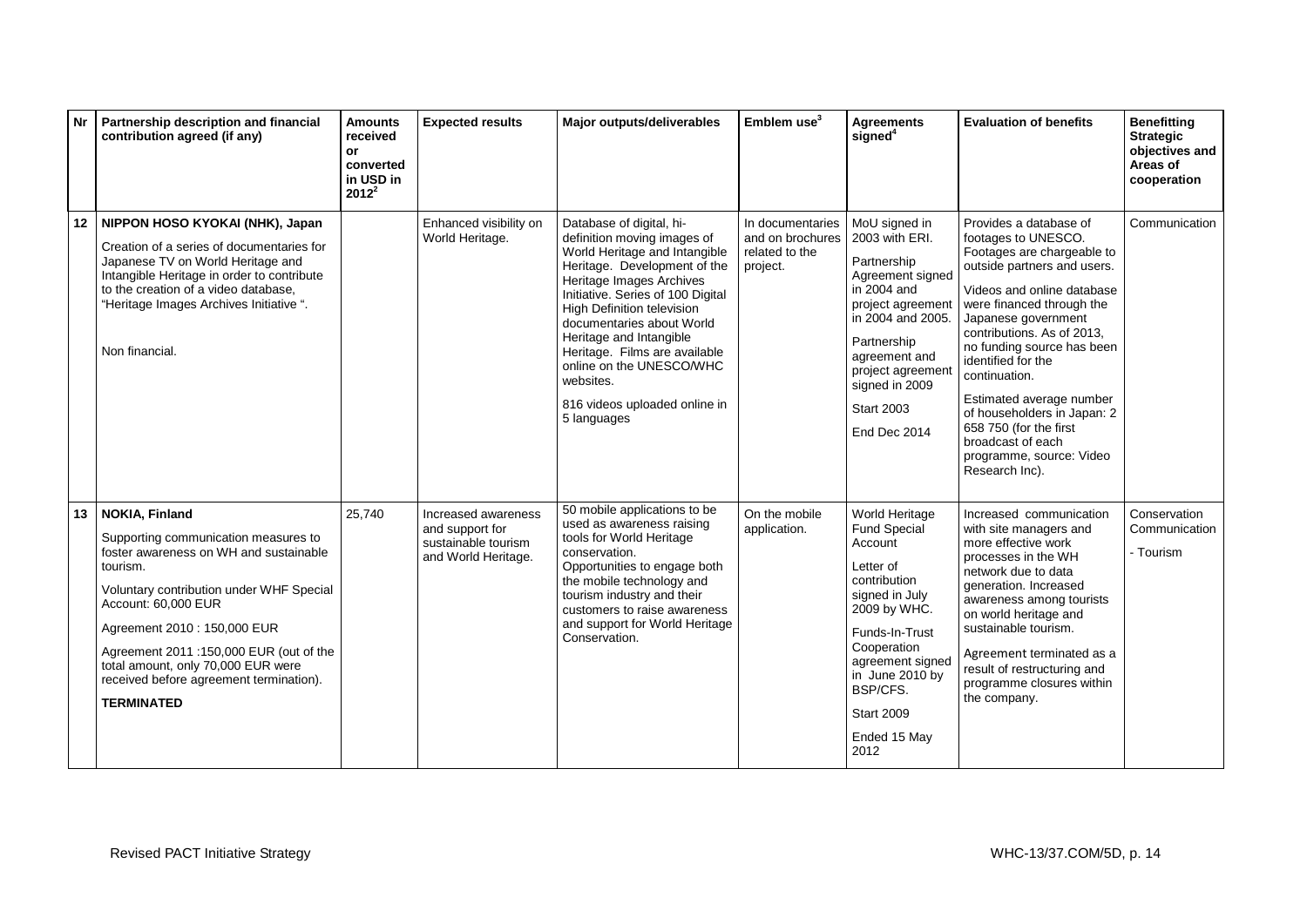| <b>Nr</b> | Partnership description and financial<br>contribution agreed (if any)                                                                                                                                                                                                                                  | <b>Amounts</b><br>received<br>or<br>converted<br>in USD in<br>$2012^2$ | <b>Expected results</b>                                                                                                                                                                                                            | Major outputs/deliverables                                                                                                                                                                                                                                                                                                                                                                                                                                                                                                                                                                                               | Emblem use <sup>3</sup>                                                                                                                                                                                 | <b>Agreements</b><br>signed <sup>4</sup>                                                                                       | <b>Evaluation of benefits</b>                                                                                                                                                                                                                                                                                                                                                                                                                                                                                                                                                                                                                                                                                                                                                | <b>Benefitting</b><br><b>Strategic</b><br>objectives and<br>Areas of<br>cooperation       |
|-----------|--------------------------------------------------------------------------------------------------------------------------------------------------------------------------------------------------------------------------------------------------------------------------------------------------------|------------------------------------------------------------------------|------------------------------------------------------------------------------------------------------------------------------------------------------------------------------------------------------------------------------------|--------------------------------------------------------------------------------------------------------------------------------------------------------------------------------------------------------------------------------------------------------------------------------------------------------------------------------------------------------------------------------------------------------------------------------------------------------------------------------------------------------------------------------------------------------------------------------------------------------------------------|---------------------------------------------------------------------------------------------------------------------------------------------------------------------------------------------------------|--------------------------------------------------------------------------------------------------------------------------------|------------------------------------------------------------------------------------------------------------------------------------------------------------------------------------------------------------------------------------------------------------------------------------------------------------------------------------------------------------------------------------------------------------------------------------------------------------------------------------------------------------------------------------------------------------------------------------------------------------------------------------------------------------------------------------------------------------------------------------------------------------------------------|-------------------------------------------------------------------------------------------|
| 14        | PANASONIC, Japan<br><b>Environmental Corporate Social</b><br>Responsibility campaign celebrating<br>World Heritage. Slogan: Panasonic<br>supports sustainable development<br>through World Heritage conservation and<br>education.<br>1.000.000 USD<br><b>TO BE RENEWED</b>                            | 500,000                                                                | Enhanced awareness<br>about World Heritage<br>sites preservation and<br>sustainable<br>development.<br>Reinforced<br>mobilization of young<br>people towards the<br>preservation of World<br>Heritage and<br>environmental issues. | Newspaper and TV<br>commercials emphasizing<br>environment protection.<br>National Geographic television<br>WH programme, 60 min x 24<br>times, from June 2011 until<br>March 2013. Creation of 9 new<br>films.<br>Youth global "eco" education<br>programme on WH sites.<br>Support to the WH Volunteers<br>programme with trainings on<br>media techniques.<br>Contribution to the 40th<br>anniversary celebrations,<br>notably to the One-off initiative<br>for best practices.<br>Contribution to launch the<br>expert mission to Mali as per<br>the Mali action plan agenda to<br>protect Mali's cultural heritage. | Press and TV<br>spots. National<br>Geographic<br>Heritage Special<br>Materials used<br>on WH sites<br>within the eco<br>education<br>programme.<br>Panasonic World<br>Heritage<br>exhibition<br>centers | Funds-In-Trust<br>Agreement signed<br>by WHC<br>Start May 2011<br>End May 2013                                                 | Extensive Media coverage<br>following the eco education<br>programme. Awareness<br>raising about WH<br>preservation for youth and a<br>large audience worldwide.<br>Interface with the WH in<br>Young Hands and<br>Volunteers scheme<br>programme and new source<br>of revenue for WH<br>education programme.<br>Important revenue for<br>communication activities, in<br>particular the 40 <sup>th</sup><br>anniversary, as well as for<br>the WH website.<br><b>PANASONIC website</b><br>promotes WHC website and<br>WH publications in<br>particular the World<br>Heritage Review.<br>In-kind contributions<br>estimated at: 7,000,000<br>For the advertising<br>campaigns 500,000 USD<br>for the education projects<br>and 450,000 USD for the<br>donation of equipment. | Conservation<br>Communication<br>Capacity<br><b>Building</b><br>Communities<br>Education, |
| 15        | SUDWESTRUNDFUNK (SWR),<br>Germany<br>Series of films on World Heritage in 35mm<br>format entitled "Treasures of the World -<br>Heritage of Mankind" and broadcast<br>weekly on "3 Sat", "Phoenix" and "SWR<br>Fernsehen".<br>First contribution of 39,000 DM<br>(cca.19,000 Euros) and 3,000 DM per WH |                                                                        | Enhanced visibility on<br>World Heritage in<br>German speaking<br>audience and through<br>sales of DVDs with "De<br>Agostini".                                                                                                     | Production of the television<br>series "Treasures of the<br>World The Heritage of<br>Mankind," produced by<br>Südwestrundfunk (SWR) and<br><b>GLOBAL SCREEN GmbH.</b><br>In 2011 in Germany alone,<br>more than 28 million people<br>have seen these films, which<br>are also available on the<br>Internet: www.schaetze-der-                                                                                                                                                                                                                                                                                            | On videos and<br>DVD covers.                                                                                                                                                                            | World Heritage<br><b>Fund Special</b><br>Account<br>Agreements<br>signed in 1995<br>Agreement signed<br>in 2007 and in<br>2011 | Global outreach.<br>2,400,000 estimated<br>viewers per month (average<br>for 2012) on "3 Sat"<br>(Cultural channel for<br>Germany, Switzerland and<br>Austria), "Phoenix"<br>(Documentary channel for<br>Germany)," SWR<br>Fernsehen" (Regional                                                                                                                                                                                                                                                                                                                                                                                                                                                                                                                              | Communication                                                                             |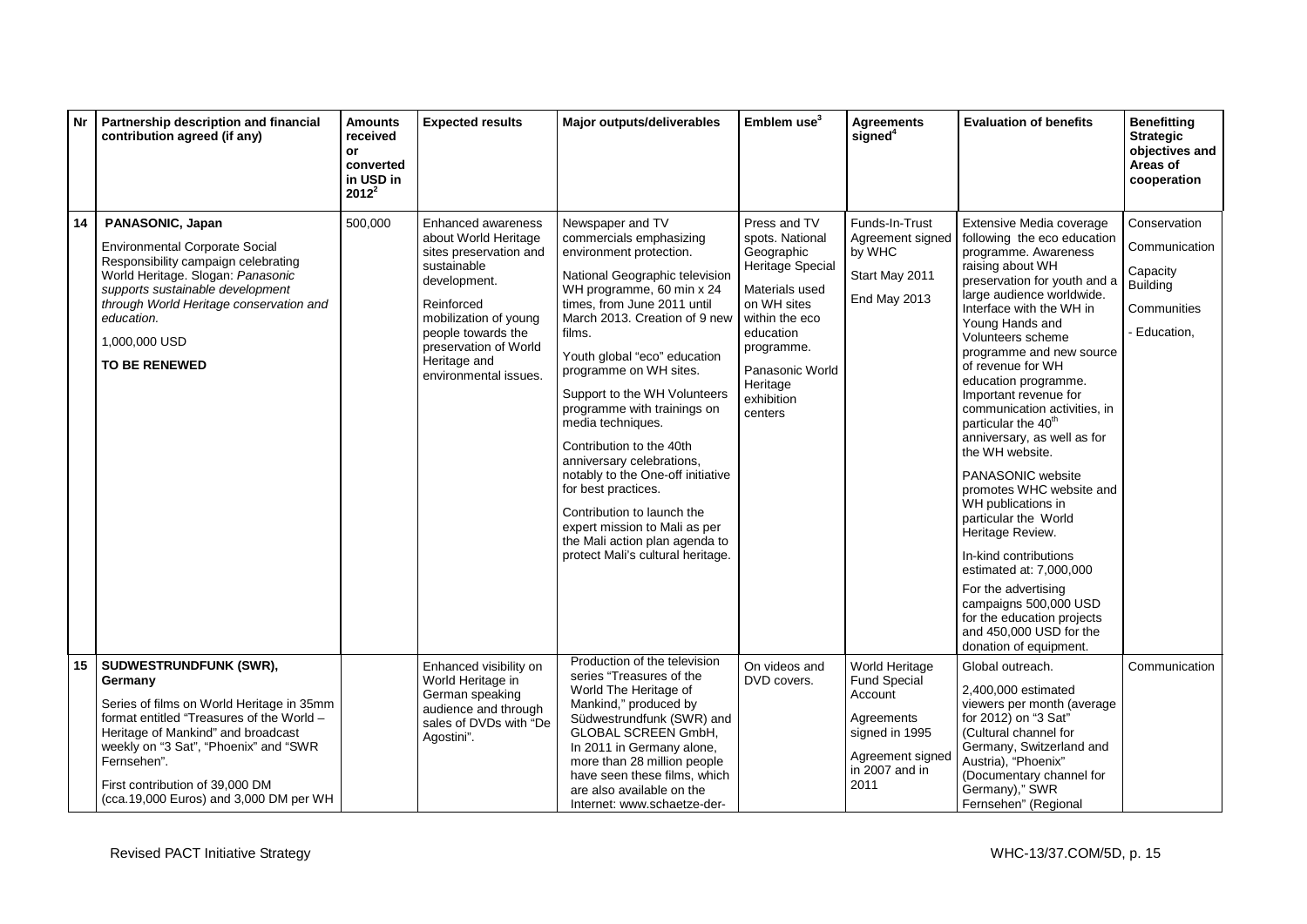| <b>Nr</b> | Partnership description and financial<br>contribution agreed (if any)                                                                                                                                                                                                                                                                                               | <b>Amounts</b><br>received<br>or<br>converted<br>in USD in<br>$2012^2$ | <b>Expected results</b>                                                                                                                                        | Major outputs/deliverables                                                                                                                                                                                                                                                    | Emblem use <sup>3</sup>                                       | <b>Agreements</b><br>signed <sup>4</sup>                                                                                                                                                                                                    | <b>Evaluation of benefits</b>                                                                                                                                                                   | <b>Benefitting</b><br><b>Strategic</b><br>objectives and<br>Areas of<br>cooperation |
|-----------|---------------------------------------------------------------------------------------------------------------------------------------------------------------------------------------------------------------------------------------------------------------------------------------------------------------------------------------------------------------------|------------------------------------------------------------------------|----------------------------------------------------------------------------------------------------------------------------------------------------------------|-------------------------------------------------------------------------------------------------------------------------------------------------------------------------------------------------------------------------------------------------------------------------------|---------------------------------------------------------------|---------------------------------------------------------------------------------------------------------------------------------------------------------------------------------------------------------------------------------------------|-------------------------------------------------------------------------------------------------------------------------------------------------------------------------------------------------|-------------------------------------------------------------------------------------|
|           | site filmed until 2007. Since then annual<br>contribution of 50,000 USD.<br><b>TERMINATED</b>                                                                                                                                                                                                                                                                       |                                                                        |                                                                                                                                                                | welt.de.<br>In 2012 SWR broadcast a 24<br>hour programme dedicated to<br>the 40th anniversary.                                                                                                                                                                                |                                                               | <b>Start 1995</b><br>End December<br>2011<br>Due to budget<br>cuts at SWR, the<br>agreement was<br>terminated while a<br>new distributor is<br>being sought.                                                                                | channel of ARD) and SWR<br>website.<br>SWR made the first film in<br>the series in 1995 and at<br>the end of 2012, they had<br>produced more than 500 of<br>these special documentary<br>films. |                                                                                     |
| 16        | <b>TOKYO BROADCASTING SYSTEM</b><br>(TBS), Japan<br>Production of a series of 30-minute films<br>on World Heritage entitled "The World<br>Heritage" broadcast weekly by TBS.<br>Since 2006: 40,000 USD per year.<br><b>EXTENDED EVERY YEAR</b>                                                                                                                      | 40,000                                                                 | Enhanced awareness<br>on World Heritage<br>sites.                                                                                                              | As of early 2013, more than<br>600 films have been produced.<br>In 2012, on the occasion of the<br>40th anniversary, fifty 3 minute<br>episodes were produced out of<br>TBS archives and donated to<br>the WHC. Those short movies<br>are also broadcasted on<br>internet TV. | On<br>documentaries<br>and brochures<br>about the<br>project. | World Heritage<br>Fund Special<br>Account<br>Agreement with<br>NFUAJ in 1996.<br>Agreement with<br>WHC since 2006<br>extended every<br>year.                                                                                                | Global outreach.<br>Total number of audience of<br>the programme per month:<br>20 million (estimated<br>average for 2012).                                                                      | Communication                                                                       |
| 17        | TRIP ADVISOR, USA<br>UNESCO and TripAdvisor cooperate to<br>raise awareness, and solicit feedback<br>from the public on World Heritage sites.<br>Voluntary contribution under WHF Special<br>Account: 100,000 USD<br>Agreement: Royalties (10%) related to<br>sponsorship contracts and to number of<br>new registered members on the website.<br><b>TERMINATED</b> | 10,220                                                                 | Enhanced visibility,<br>data and information<br>on WH, sustainable<br>tourism and site<br>conditions and visitor<br>experience at World<br>Heritage properties | <b>TripAdvisor contributes</b><br>financial support for World<br>Heritage through awareness<br>campaigns.                                                                                                                                                                     | On Tripadvisor<br>website                                     | World Heritage<br><b>Fund Special</b><br>Account.<br>Letter of<br>contribution<br>signed in 2009.<br>Funds-In-Trust<br>Cooperation<br>agreement signed<br>in 2010 by<br>BSP/CFS.<br>extended in 2012.<br><b>Start 2010</b><br>End Feb. 2013 | Worldwide communication<br>and awareness.                                                                                                                                                       | Conservation<br>Communication<br>- Tourism                                          |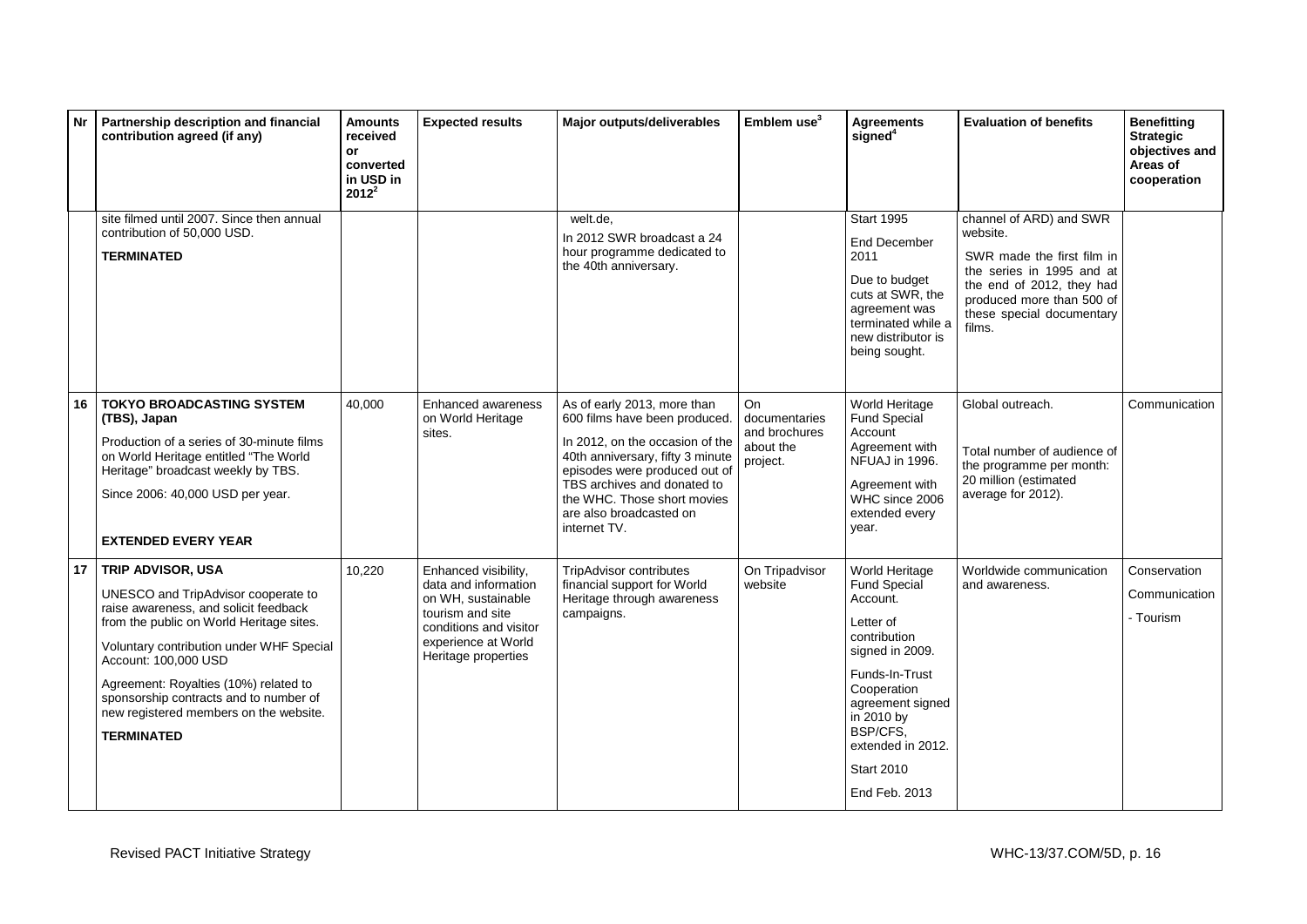| Nr | Partnership description and financial<br>contribution agreed (if any)                                                                                                                                                                  | <b>Amounts</b><br>received<br>or<br>converted<br>in USD in<br>$2012^2$ | <b>Expected results</b>             | Major outputs/deliverables           | Emblem use <sup>3</sup>                                                                                           | <b>Agreements</b><br>signed <sup>4</sup>                                                                                                                                                                                                        | <b>Evaluation of benefits</b>                                                           | <b>Benefitting</b><br><b>Strategic</b><br>objectives and<br>Areas of<br>cooperation |
|----|----------------------------------------------------------------------------------------------------------------------------------------------------------------------------------------------------------------------------------------|------------------------------------------------------------------------|-------------------------------------|--------------------------------------|-------------------------------------------------------------------------------------------------------------------|-------------------------------------------------------------------------------------------------------------------------------------------------------------------------------------------------------------------------------------------------|-----------------------------------------------------------------------------------------|-------------------------------------------------------------------------------------|
|    |                                                                                                                                                                                                                                        |                                                                        |                                     |                                      |                                                                                                                   | The company did<br>not wish to extend<br>the agreement<br>because they did<br>not raise the<br>funds that were<br>expected at the<br>time of the<br>signature.                                                                                  |                                                                                         |                                                                                     |
| 18 | <b>WORLD SKY RACE, USA</b><br>International sporting event using lighter-<br>than-air skyships, together with a global<br>awareness raising campaign about World<br>Heritage<br>100 000 USD (Received 50,000 USD)<br><b>TERMINATED</b> |                                                                        | Enhanced visibility of<br>WH sites. | Organization of a skyships'<br>race. | On WSR<br>communication<br>with worldwide<br>organizations,<br>potential funders,<br>supporters,<br>participants. | World Heritage<br><b>Fund Special</b><br>Account<br>Partnership<br>Agreement signed<br>in 2010 extended<br>in January 2012<br><b>Start 2010</b><br>End September<br>2012<br>The partnership<br>had to be<br>terminated due to<br>lack of funds. | The project did not attract<br>enough sponsors in order to<br>start the sporting event. | Communication                                                                       |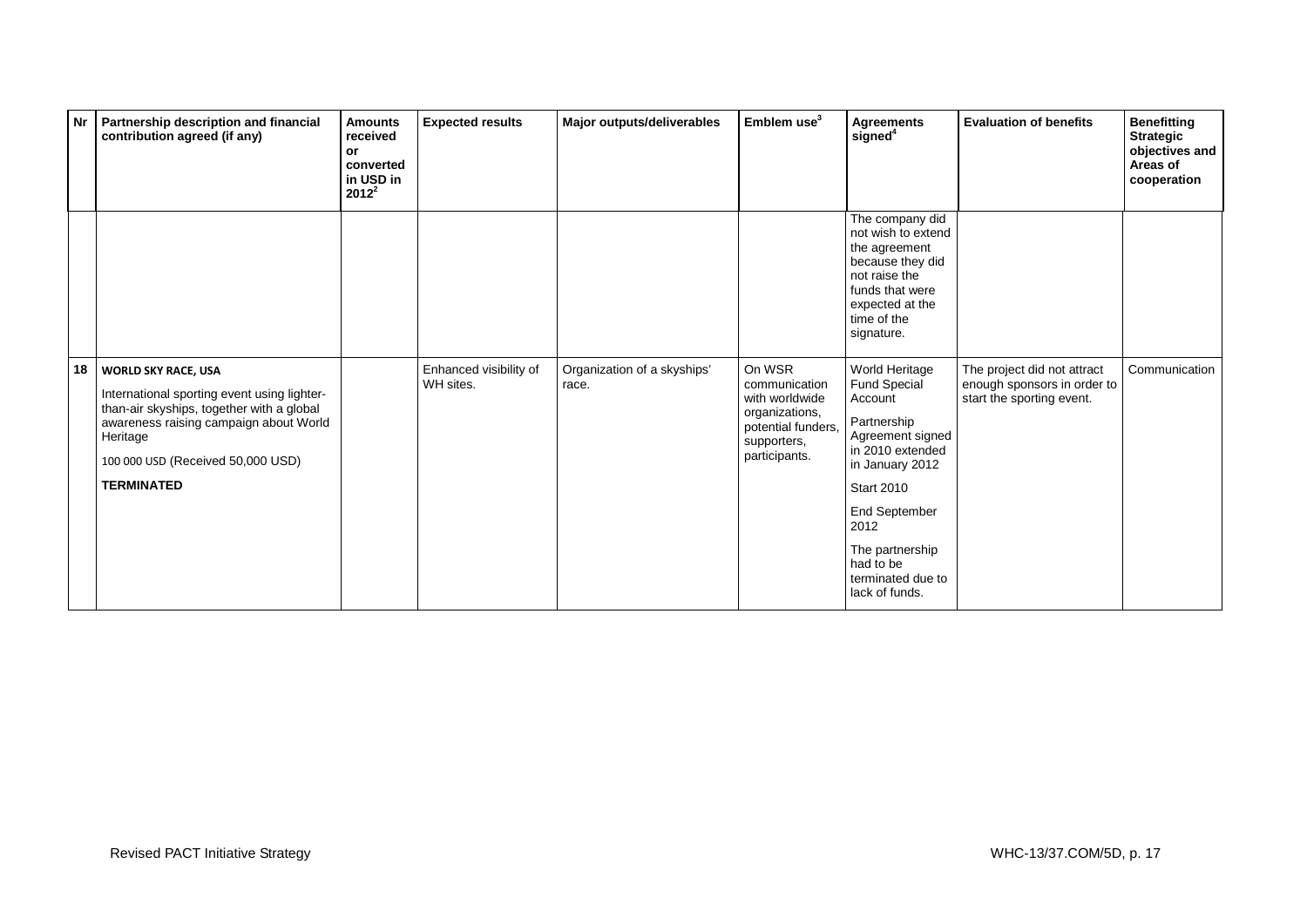|                | Nr   Partnership description                                                                                                                                                                                                               | <b>Expected results</b>                                                                                                                                                                                                                                                                                                                                                 | <b>Major expected outputs</b>                                                                                                                                                                                | Logo use                                                     | <b>Strategic Objectives</b>                                 |
|----------------|--------------------------------------------------------------------------------------------------------------------------------------------------------------------------------------------------------------------------------------------|-------------------------------------------------------------------------------------------------------------------------------------------------------------------------------------------------------------------------------------------------------------------------------------------------------------------------------------------------------------------------|--------------------------------------------------------------------------------------------------------------------------------------------------------------------------------------------------------------|--------------------------------------------------------------|-------------------------------------------------------------|
| $\vert$ 1      | Airbnb, USA<br>Strategic partnership with the People Protecting Places Campaign to<br>promote responsible tourism and preservation of World Heritage.<br>Financial contribution expected                                                   | Development of World Heritage<br>and Sustainable Tourism<br>Programme, including statutory<br>support to WHC activities on<br>sustainable tourism.<br>Increased awareness and support<br>for sustainable tourism and World<br>Heritage.<br>Promotion of quality tourism<br>products and services that<br>encourage responsible behavior<br>from all stakeholders.       | Identification and promotion of<br>authentic, sustainable and<br>responsible tourism products and<br>services that provide high quality<br>and low impact visitor<br>experiences at World Heritage<br>sites. | Website<br>Brochures and other<br>printed material           | Communication<br>Conservation<br>Sustainable tourism        |
| $\overline{2}$ | <b>Fondation IRIS, France</b><br>The foundation will support the World Heritage and Sustainable<br>Tourism Programme.<br>Financial contribution expected                                                                                   | Enhanced capacity of World<br>Heritage stakeholders to manage<br>tourism, efficiently, responsibly<br>and sustainably based on local<br>context and needs                                                                                                                                                                                                               | How -To guides<br>for site<br>managers to better manage<br>tourism at World Heritage sites                                                                                                                   | Website                                                      | Conservation<br>Capacity developemnt<br>Sustainable tourism |
| $\overline{3}$ | National Geographic Traveller InterContinental Hotels USA, UK<br>Strategic partnership with the People Protecting Places Campaign to<br>promote responsible tourism and preservation of World Heritage.<br>Financial contribution expected | Development of World Heritage<br>and Sustainable Tourism<br>Programme, including statutory<br>support to WHC activities on<br>sustainable tourism.<br>Increased awareness and support<br>for sustainable tourism and World<br>Heritage.<br>quality tourism<br>Promotion<br>of<br>products and services that<br>encourage responsible behavior<br>from all stakeholders. | <b>Editorial content in National</b><br>Geographic Traveler magazine<br>Guest awareness and employee<br>volunteering programmes with at<br>least five hotel properties in each<br>geographical region.       | Magazine, Website<br>Brochures and other<br>printed material | Communication<br>Conservation<br>- Sustainable tourism      |
| $\overline{4}$ | Seabourn, USA<br>Strategic partnership with the People Protecting Places Campaign to<br>promote responsible tourism and preservation of World Heritage.<br>Financial contribution expected                                                 | Development of World Heritage<br>and Sustainable Tourism<br>Programme, including statutory<br>support to WHC activities on<br>sustainable tourism.<br>Increased awareness and support                                                                                                                                                                                   | Identification and promotion of<br>authentic, sustainable and<br>responsible tourism products and<br>services that provide high quality<br>and low impact visitor<br>experiences at World Heritage           | Website<br>Brochures and other<br>printed material           | Communication<br>Conservation<br>Sustainable tourism        |

# **Table 2 - INVENTORY OF ENVISAGED WORLD HERITAGE PARTNERSHIPS AS OF END APRIL 2013 (in alphabetical order)**